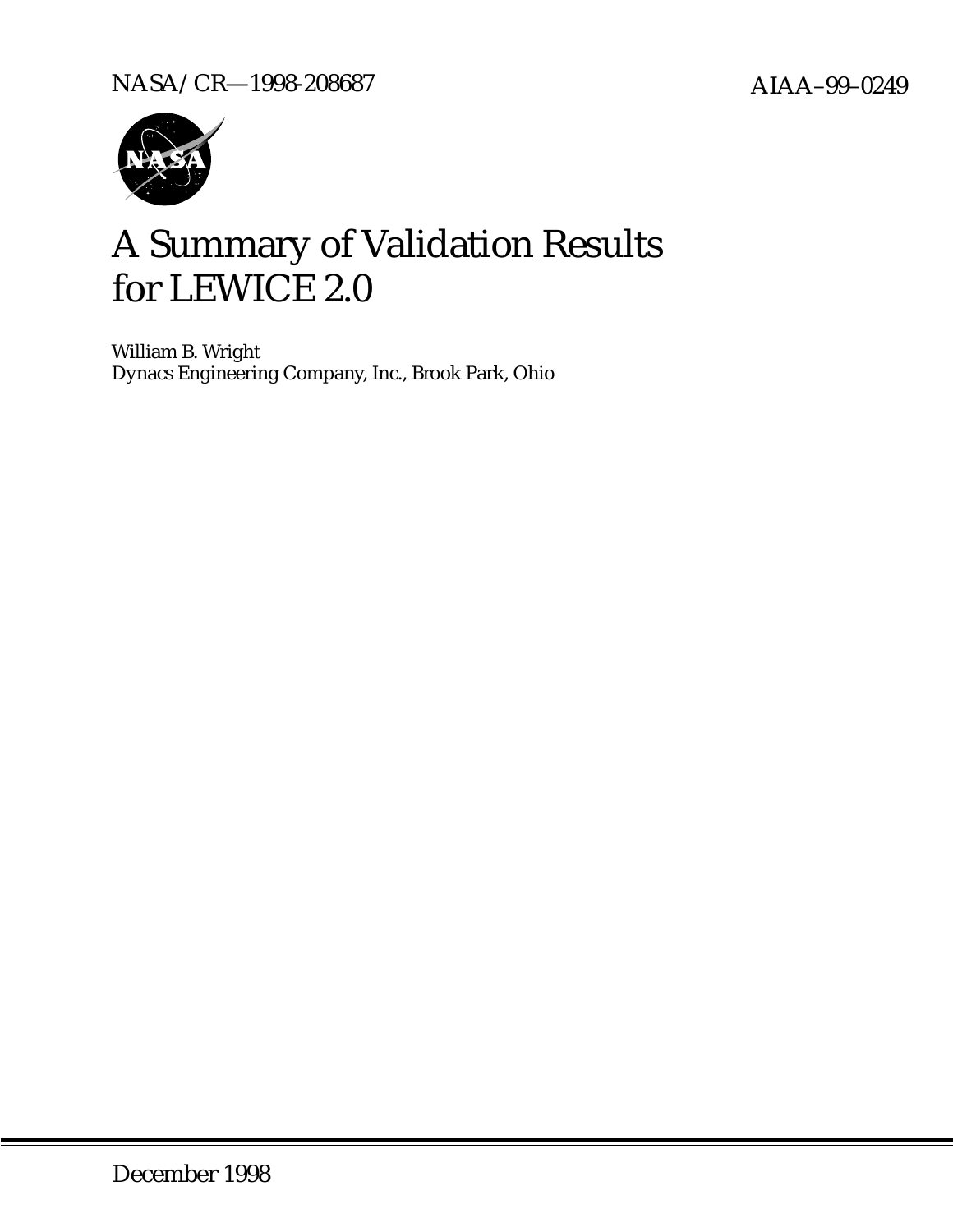Since its founding, NASA has been dedicated to the advancement of aeronautics and space science. The NASA Scientific and Technical Information (STI) Program Office plays a key part in helping NASA maintain this important role.

The NASA STI Program Office is operated by Langley Research Center, the Lead Center for NASA's scientific and technical information. The NASA STI Program Office provides access to the NASA STI Database, the largest collection of aeronautical and space science STI in the world. The Program Office is also NASA's institutional mechanism for disseminating the results of its research and development activities. These results are published by NASA in the NASA STI Report Series, which includes the following report types:

- TECHNICAL PUBLICATION. Reports of completed research or a major significant phase of research that present the results of NASA programs and include extensive data or theoretical analysis. Includes compilations of significant scientific and technical data and information deemed to be of continuing reference value. NASA's counterpart of peerreviewed formal professional papers but has less stringent limitations on manuscript length and extent of graphic presentations.
- TECHNICAL MEMORANDUM. Scientific and technical findings that are preliminary or of specialized interest, e.g., quick release reports, working papers, and bibliographies that contain minimal annotation. Does not contain extensive analysis.
- CONTRACTOR REPORT. Scientific and technical findings by NASA-sponsored contractors and grantees.
- CONFERENCE PUBLICATION. Collected papers from scientific and technical conferences, symposia, seminars, or other meetings sponsored or cosponsored by NASA.
- SPECIAL PUBLICATION. Scientific. technical, or historical information from NASA programs, projects, and missions, often concerned with subjects having substantial public interest.
- TECHNICAL TRANSLATION. Englishlanguage translations of foreign scientific and technical material pertinent to NASA's mission.

Specialized services that complement the STI Program Office's diverse offerings include creating custom thesauri, building customized data bases, organizing and publishing research results . . . even providing videos.

For more information about the NASA STI Program Office, see the following:

- Access the NASA STI Program Home Page at *http://www.sti.nasa.gov*
- E-mail your question via the Internet to help@sti.nasa.gov
- Fax your question to the NASA Access Help Desk at (301) 621-0134
- Telephone the NASA Access Help Desk at (301) 621-0390
- Write to: NASA Access Help Desk NASA Center for AeroSpace Information 7121 Standard Drive Hanover, MD 21076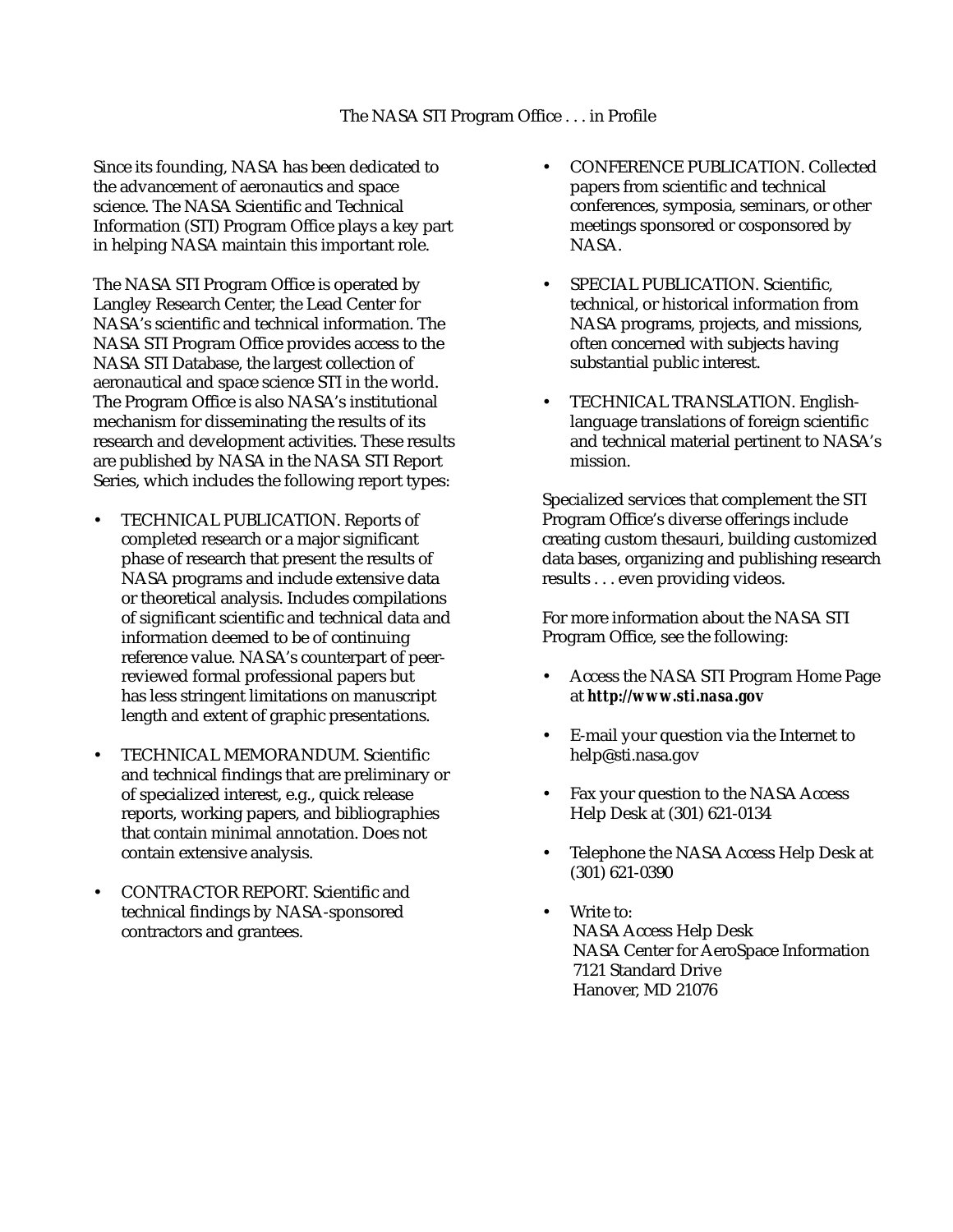

# A Summary of Validation Results for LEWICE 2.0

William B. Wright Dynacs Engineering Company, Inc., Brook Park, Ohio

Prepared for the 37th Aerospace Sciences Meeting and Exhibit sponsored by the American Institute of Aeronautics and Astronautics Reno, Nevada, January 11–14, 1999

Prepared under Contract NAS3–98022

National Aeronautics and Space Administration

Lewis Research Center

December 1998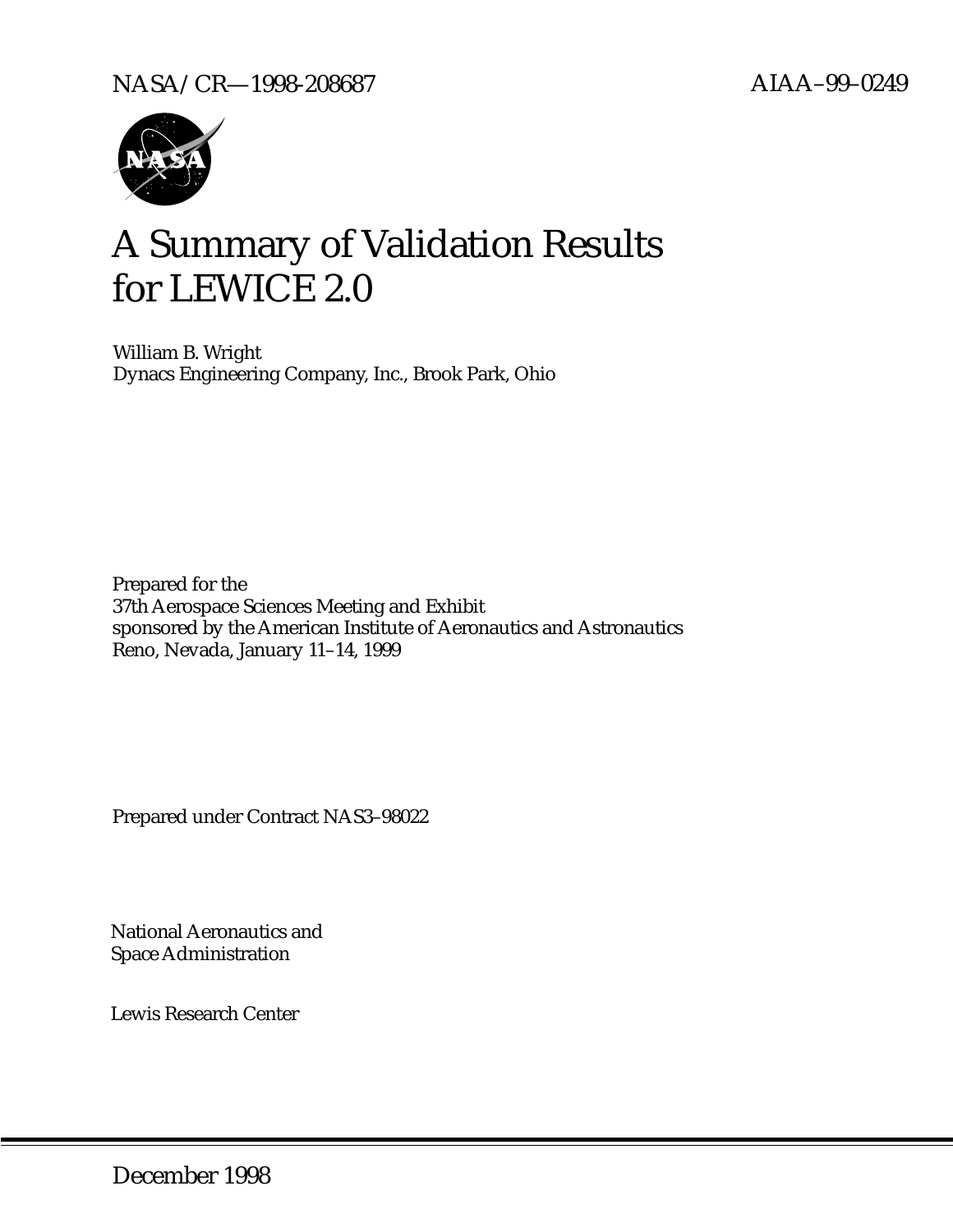## **Acknowledgments**

The authors would like to thank the NASA Lewis Icing Branch for their continued support of this research, both financially and for their help with this report. Special recognition goes to the researchers who generated the experimental data included in this report, to Dr. Mark Potapczuk for his insights into this work and especially to Tammy Langhals for digitizing all of the experimental ice tracings in this report.

Available from

NASA Center for Aerospace Information 7121 Standard Drive Hanover, MD 21076 Price Code: A03

National Technical Information Service 5285 Port Royal Road Springfield, VA 22100 Price Code: A03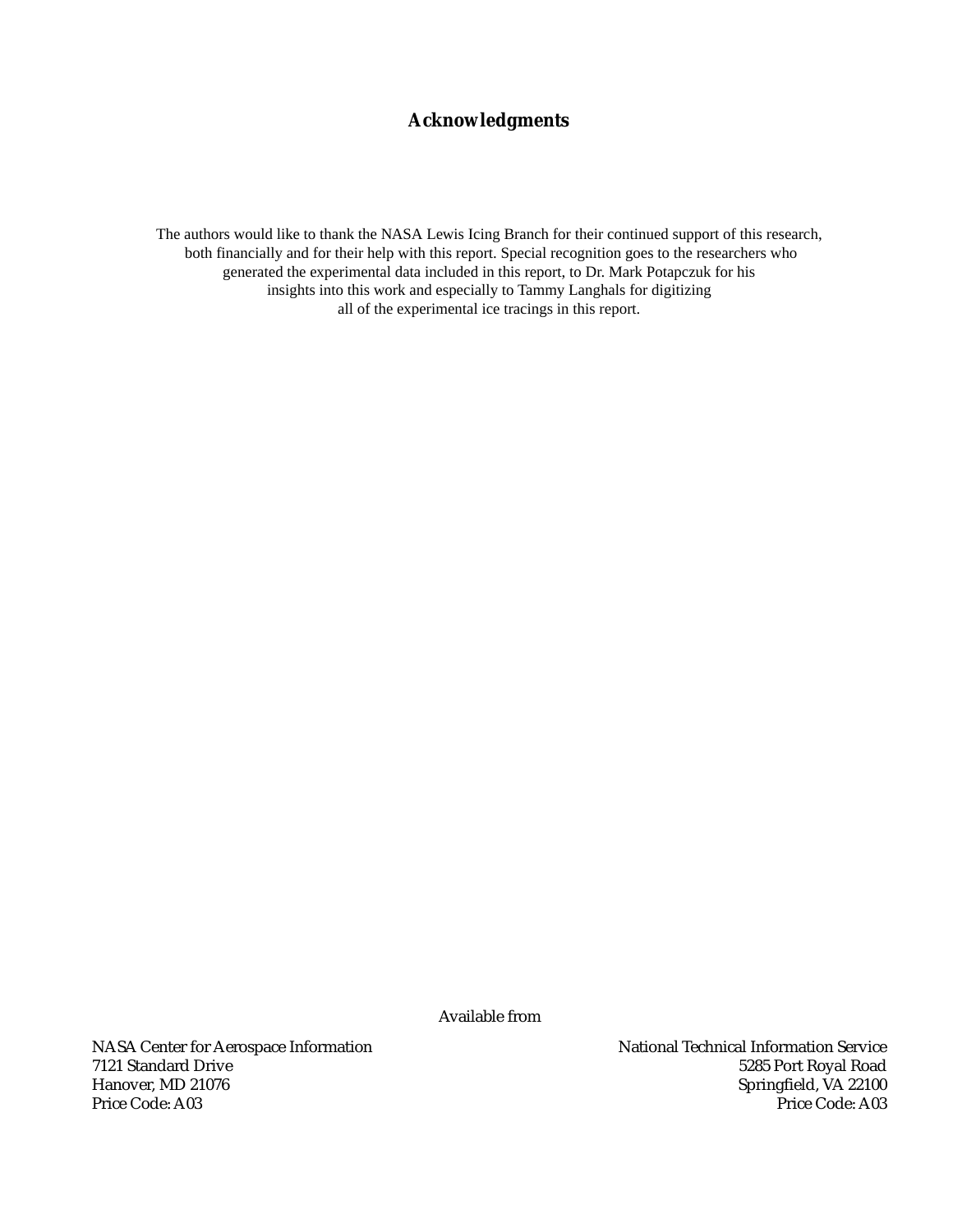## **William B. Wright \* Dynacs Engineering Co., Inc.**

# **I. Abstract**

A research project is underway at NASA Lewis to produce a computer code which can accurately predict ice growth under any meteorological conditions for any aircraft surface. This report will present results from version 2.0 of this code, which is called LEWICE. This version differs from previous releases due to its robustness and its ability to reproduce results accurately for different point spacing and time step criteria across several computing platforms. It also differs in the extensive amount of effort undertaken to compare the results in a quantifiable manner against the database of ice shapes which have been generated in the NASA Lewis Icing Research Tunnel (IRT). The complete set of data used for this comparison is available in a recent contractor report<sup>1</sup>. The result of this comparison shows that the difference between the predicted ice shape from LEWICE 2.0

and the average of the experimental data is 7.2% while the variability of the experimental data is 2.5%.

# **II. Introduction**

The Icing Branch at NASA Lewis has undertaken a research project to produce a computer code capable of accurately predicting ice growth under a wide range meteorological conditions for any aircraft surface. The most recent release of this code is LEWICE 2.0. which will be documented in the new user manual. $<sup>2</sup>$  This report will not go into the details of the</sup> capabilities of this code, as those features are welldescribed by the user manual.

The purpose of this paper is to present results from the complete set of data used for validation of this code as well as identify and assess criteria which are used to validate the NASA icing codes. The measurement technique used in this report are not necessarily the only criteria which can be used for validation but they represent one possible path. The process for validation of an icing code is quite challenging and consists of many steps, one of which is the comparison of code results to some known solution whether experimental or analytical. This testing activity is complicated by the fact that no predefined acceptance criteria have been identified. To date, previous evaluation of the performance of ice prediction codes has been based on subjective judgements of the visual appearance of comparisons between ice shapes generated by the code and ice shapes measured in an experimental facility $3-10$ .

In order to accurately determine the capabilities of a prediction code it is necessary to develop quantitative measures for assessing the similarity between two ice shapes. The measurement used to make the comparison should be based on the characteristics considered most important for the purposes of the simulation process. For example, design of a thermal ice protection system may dictate that icing limits, accumulation rates, and total collection efficiency are the most important parameters to be simulated while certification of a wing for flight with an ice accretion may require that the performance characteristics of the ice shape be modeled accurately.

In past reports<sup>11-16</sup>, LEWICE has been compared to shapes created in the NASA Lewis Icing Research Tunnel (IRT). While the qualitative comparisons have been favorable, they do not demonstrate a validation process that quantitatively determines the accuracy of an ice prediction code. Comparisons are made in this paper using a large subset of the data which has been generated in the IRT. The test entries which were not used for comparison represent ice shapes from proprietary tests or those tests for which the ice shapes were not digitized. The results are examined from a more quantitative approach than has been undertaken in previous efforts. Measured quantities are horn length, horn angle, stagnation point thickness, ice shape cross section area and icing limits. This paper will define the differences between experimental ice shapes and LEWICE 2.0 as well as the differences between two experimental ice shapes, where applicable. Due to the large number of shapes, an aerodynamic performance analysis was not performed at this time.

The report is divided into four sections. The first section will provide a brief description of LEWICE and the LEWICE 2.0 model. The second section will

**\* Senior Member, AIAA 1**

#### **American Institute of Aeronautics and Astronautics**

**Copyright ©1998 by the American Institute of Aeronautics and Astronautics, Inc. No copyright is asserted in the United States under Title 17, U.S. Code. The U. S. Government has a royalty-free license to exercise all rights under the copyright claimed herein for Governmental Purposes. All other rights are reserved by the copyright owner.**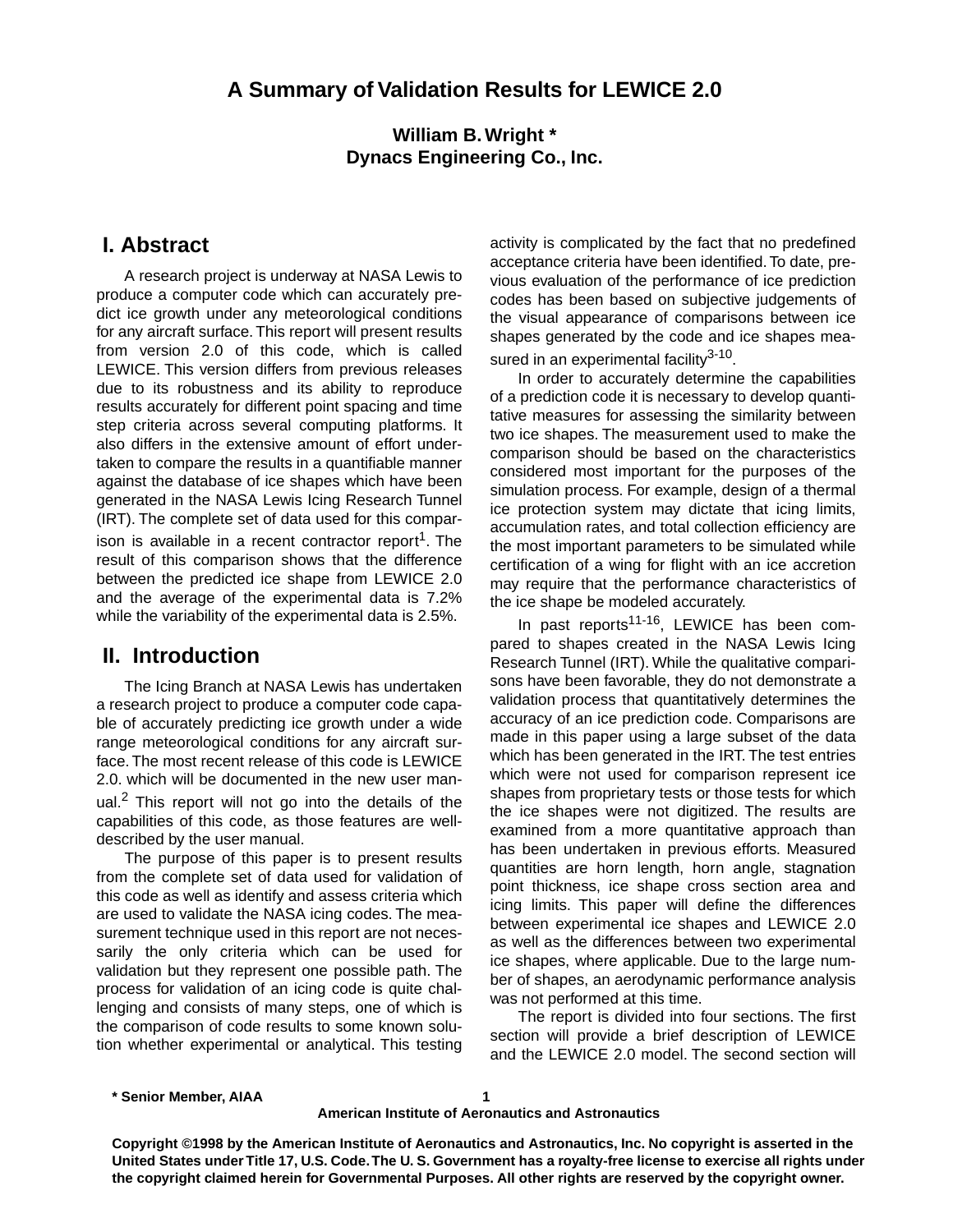provide a description of the experimental data presented in this report. The third section will describe the quantitative parameters chosen and how they were measured. The fourth section presents results of the quantitative comparison. Comparison of LEWICE 2.0 with the experimental average is presented as well as the comparison of individual experimental ice shapes against the average. Spanwise variability and repeatability variability are presented as well as the variability due to the technique used by the researcher to trace the ice shape.

## **III. LEWICE 2.0**

The computer code LEWICE embodies an analytical ice accretion model that evaluates the thermodynamics of the freezing process that occurs when supercooled droplets impinge on a body. The atmospheric parameters of temperature, pressure, and velocity, and the meteorological parameters of liquid water content (LWC), droplet diameter, and relative humidity are specified and used to determine the shape of the ice accretion. The surface of the clean (un-iced) geometry is defined by segments joining a set of discrete body coordinates. The code consists of four major modules. They are 1) the flow field calculation, 2) the particle trajectory and impingement calculation, 3) the thermodynamic and ice growth calculation, and 4) the modification of the current geometry by addition of the ice growth.

LEWICE applies a time-stepping procedure to "grow" the ice accretion. Initially, the flow field and droplet impingement characteristics are determined for the clean geometry. The ice growth rate on each segment defining the surface is then determined by applying the thermodynamic model. When a time increment is specified, this growth rate can be interpreted as an ice thickness and the body coordinates are adjusted to account for the accreted ice. This procedure is repeated, beginning with the calculation of the flow field about the iced geometry, then continued until the desired icing time has been reached.

LEWICE 2.0 is different from its predecessors not through wholesale changes in the physical models but rather through an extensive effort to adjust, test and document the code to ensure: that the code runs correctly for all of the cases shown; that the quality of output is maintained across platforms and compilers; that the effects of time step and spacing have been minimized and demonstrated; that the code inputs and outputs are consistent and easy to understand; that the structure and documentation within the code makes it readily modifiable to those outside the standard LEWICE development team; and that the code has been validated in a quantified manner against the largest possible amount of experimental data. This last statement forms the basis of the comparisons in this report.

## **IV. Description of the Experimental Data**

The experimental data described in this paper are the result of a wide variety of tests performed in the NASA Lewis Icing Research Tunnel (IRT) in recent years.17-24 Seven airfoils were selected for this comparison. These airfoils and the accompanying ice shapes represent the complete set of publicly available data which has been generated in the IRT and digitized for single element airfoils. There is some data available on multi-element airfoils, but it was considered to be an insufficient amount for validation purposes. There are a total of 400 IRT runs analyzed for this validation report, of which 169 are repeats of previous runs in the IRT. There are 442 digitized tracings at off-centerline locations for a total of 842 experimental ice shapes.

The first airfoil is a modified NACA230XX series airfoil with a slight spanwise taper and sweep. At the mid-span of the test section, the thickness is 14.5% chord and increases in thickness from the floor to the ceiling of the test section. In this paper, it is listed as a modified NACA23014 airfoil, as the thickness is closer to 14% at the lower end of the model. This data was originally presented in references 17-20. The cross-section at the mid-span of the test section is given in Figure 1. The database for this airfoil is comprised of 62 IRT runs, of which 22 are repeats of previous conditions. Due to the spanwise variation of the model, only 8 tracings have been digitized at offcenterline locations for a total of 70 ice shapes.

The second airfoil listed is shown in Figure 2. It is representative of a Large Transport Horizontal Stabilizer and is listed with the abbreviation LTHS. This data was originally reported in reference 17. There are 28 IRT cases, of which only one is a repeat of a previous run. There are 52 tracings digitized at offcenterline locations for a total of 80 ice shapes.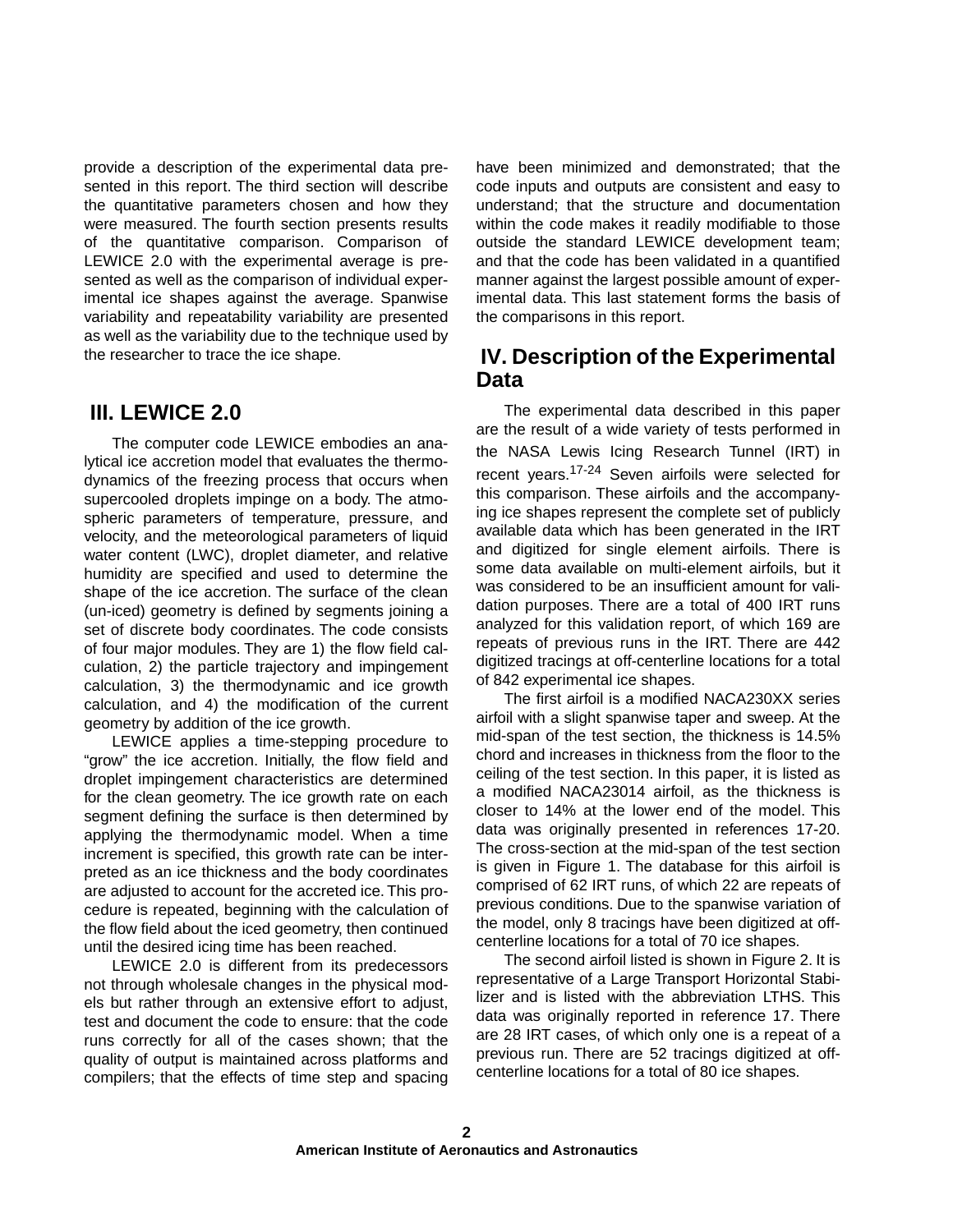The third airfoil in the database is representative of a business jet airfoil and given the designation GLC305. It is shown in Figure 3. This data was originally reported in reference 17. There are 84 IRT cases, of which only eight are repeats of a previous run. There are 36 tracings digitized at off-centerline locations for a total of 120 ice shapes.

The fourth airfoil in the database is the NACA0012. This airfoil has been used in several test entries over the years<sup>17, 25, 26</sup> in order to document the uniformity and repeatability of the IRT, especially after the tunnel had undergone modifications which could potentially alter the tunnel calibration. This airfoil is shown in Figure 4. The data from this airfoil encompasses the highest number of ice shapes which have been created in the IRT. There are 183 IRT cases, of which 126 are repeats of a previous run. There are 307 tracings digitized at off-centerline locations for a total of 490 ice shapes.

The fifth airfoil in the database is a modified NACA4415 airfoil and is shown in Figure 5. This airfoil is representative of an airfoil used in past regional aircraft design. The data was originally presented in reference 19. There are 29 IRT cases, of which 11 are repeats of a previous run. There are 39 tracings digitized at off-centerline locations for a total of 68 ice shapes.

The sixth airfoil presented is an NLF-0414 airfoil which is representative of a laminar flow design for general aviation. It is shown in Figure 6. This data comes from a very recent test in the  $IRT^{21}$ . Due to time constraints, only eight cases from this test entry have been digitized and analyzed for this comparison. Additional test points from this airfoil will be included for future validation efforts.

The last airfoil entry in the database is for a NACA0015 airfoil used for scaling studies. This airfoil is shown in Figure 7. This data is also from a very recent test entry in the  $IRT^{23}$ . Again due to time constraints only six cases were processed for this effort, one of which is a repeat case.

The data is taken in the IRT by cutting out a small section of the ice growth and tracing the contour of the ice shape onto a cardboard template with a pencil. The pencil tracing is then transformed into digital coordinates with a hand-held digitizer. Recently, a flat-bed scanner with digitizing software has been available to accelerate the data acquisition process. For any given IRT test run, up to five spanwise sections of the ice shape are traced and digitized in this manner. There are several steps within this process which can potentially cause experimental error. Those which can be quantified by the current technique are the spanwise variability, the repeatability error, and errors involved in the tracing technique.

#### **Spanwise Variability**

Except for the NACA23014(mod) model, all of the models used for this comparison are two-dimensional models. This means that they have a constant cross-section in the spanwise direction and are mounted in the test section without any sweep angle. Even with a two-dimensional model, the ice shape produced in the tunnel will have some spanwise variability due to the random nature of the ice accretion process. One means which has been used in the IRT to assess this variability is to take ice tracings at several spanwise sections. In the reports mentioned previously, the variability was assessed in the same qualitative manner as comparisons of predicted ice shapes. One technique often used was to visually inspect the ice shape and the cardboard tracings for similarity in the spanwise direction. The shapes may also be digitized at each tracing location and plotted to assess the variability. This report applies the quantitative scale described in section V for assessing both LEWICE predictions and the variability of the test condition. In both cases, the reported difference will be the difference between a measurement on a given ice shape and the average of the experimental measurements for that condition.

## **Repeatability**

Several tests in the IRT have also assessed experimental error by running the same flow and spray conditions for the same airfoil multiple times. Cases processed for this validation effort have been repeated by the researcher by immediately running the same condition again, by running the same condition on a different night than the original test and by running the same condition in a different test entry with the same model. In the past for each of these cases, the researcher would apply the same qualitative assessment of the repeatability of the condition. This study will apply the quantitative scale described in section V for assessing LEWICE predictions for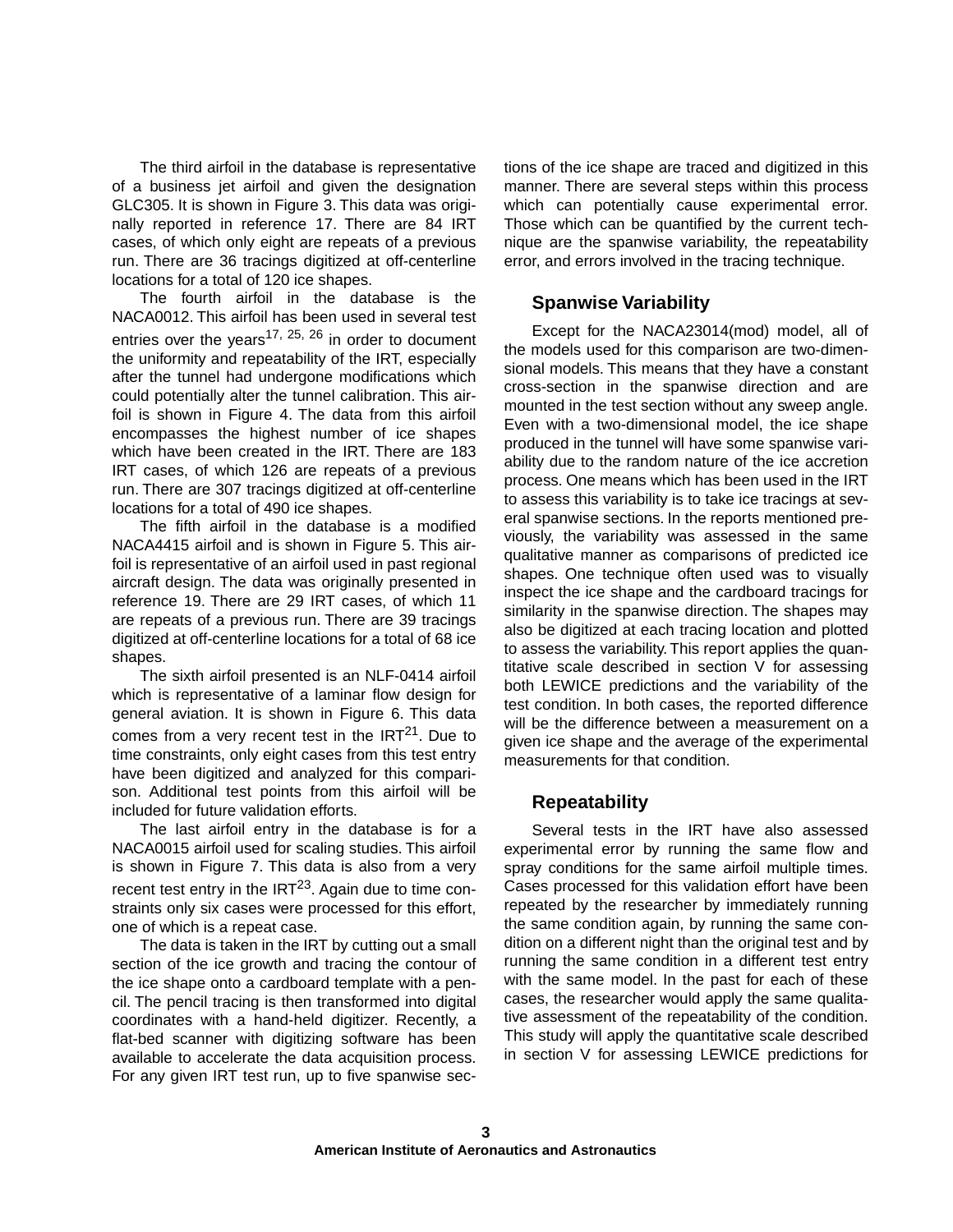assessing the quantitative repeatability of ice shapes in the IRT.

## **Tracing Technique**

There are several potential errors involved in the ice tracing and digitization process which in the past have been difficult to quantify. Some of these errors are the quality of the template, the technique used by the researcher to trace the ice shape, and the digitization process.

The template is a rectangular piece of cardboard which has the contour of the airfoil cut into it. This is illustrated in Figure 8. As can be seen from this figure, if the ice shape extends beyond the dimensions of the template, it cannot be traced. Additionally, in the past the contour of the airfoil was not always cut precisely into the template so the template may not have fit squarely onto the airfoil. More recent tracing techniques use registration marks to ensure precise fit.

The technique used by the researcher also may have an effect on the final digitized ice shape. The template may not be placed squarely on the airfoil or the researcher may only trace the tops of ice feathers or not trace feathers at all, as the feather may break off due to the pressure applied by the pencil. The researcher may not always trace a single continuous line for the ice shape, making the digitalization process more difficult. In order to assess these potential errors, researchers may trace the ice shape more than once or have more than one person trace the same shape. These tracings were then compared in the same qualitative manner as used for spanwise variability and repeatability.

Multiple tracings of the same ice shape are rarely performed in the IRT and even more rarely are both tracings digitized. Those which have been digitized are included in this report to provide a more quantitative assessment of the errors involved in the data acquisition process. It will be shown that despite the problems listed here, the quantitative errors due to tracing issues are minor in comparison to other sources of error.

# **V. Description of Comparison Method**

This section describes the methodology used to make the quantitative measurements on experimental and predicted ice shapes. This methodology has been incorporated into a computer code called THICK which calculates and outputs the parameters described. This code was created in order to process the large number of ice shapes presented in this report. This program reads two geometry files: one for the clean airfoil and one containing an ice shape. This code will also be documented more thoroughly in the LEWICE 2.0 User Manual<sup>2</sup>. The following sections describe the calculations made by the THICK program.

### **Calculation of Ice Thickness**

The ice thickness distribution for both experimental ice shapes and LEWICE ice shapes is determined by using a combination of two measurement techniques. The thickness is first measured by calculating the minimum distance from each point on the ice shape to a point on the clean surface. If the distribution of points on the clean surface is sufficiently concentrated, this procedure will provide a good approximation to the actual ice thickness. For this effort, each clean airfoil geometry contained over 5000 points to ensure the quality of the calculation.

An approach using the unit normal from the ice shape or from the surface will fail to determine ice thickness at every location on complex ice shapes. This is illustrated in Figure 9. As seen in this figure, the unit normal from the surface diverges outward. Even for a geometry with over 5000 surface points, a unit normal approach could not accurately capture thickness on the large and complex ice shapes presented in this report. This is especially true of experimental ice shapes which have a large amount of detail.

The minimum distance approach will very accurately determine large ice thicknesses. For very small ice thicknesses, however, the accuracy is lessened as the thickness nears the resolution of the surface geometry. This is illustrated in Figure 10.

The procedure used is to first calculate the thickness using the minimum distance approach. When this thickness becomes less than the segment length of either the iced or clean surface, it is then recalculated using the unit normal approach. Using the approach described, a unique ice thickness is determined for each point on the ice shape. At each point on the clean surface, however, it is possible to have regions where there is no recorded thickness or for a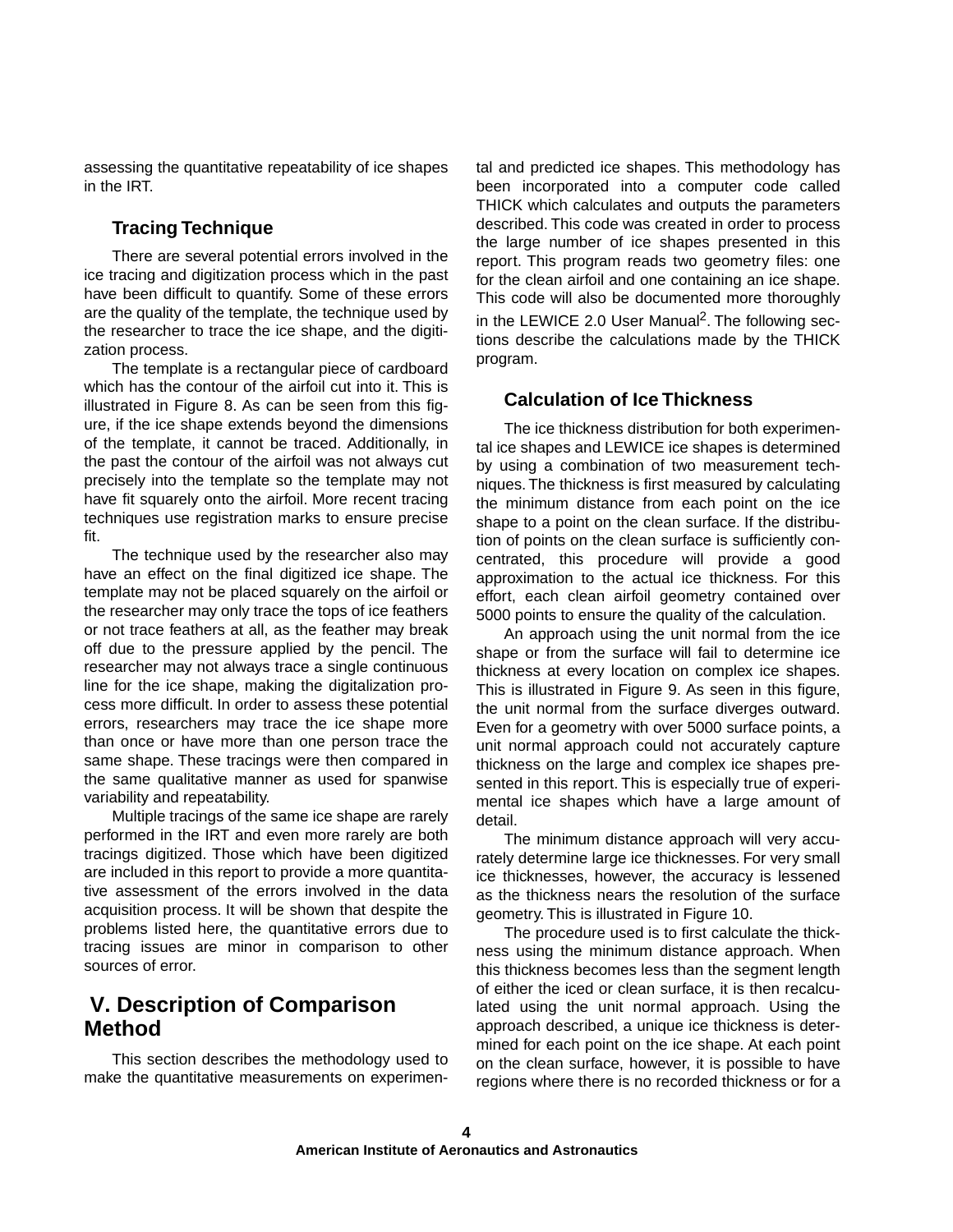point to have more than one thickness value. This is illustrated in Figure 11.

In the first case where there is no thickness recorded, a thickness value at the clean surface can be interpolated from the values which have been obtained. In the second case where more than one value exists, the maximum ice thickness value is recorded.

#### **Determination of Icing Limits**

The upper and lower limits of ice accretion for both experimental shapes and LEWICE shapes are easily found from the ice thickness distribution. They are located at the points on the clean airfoil where the ice thickness first changes from zero as measured from the trailing edge. Experimental ice shapes may have sections where parts of the ice (ice feathers) are isolated from the main ice shape. This definition extends the icing limit to include this section of the ice shape. It should also be noted that the definition used in this report for icing limit is distinct from the impingement limit, which only refers to the extent of water collection on the airfoil. Both the wrap distance from the leading edge and the x-distance are recorded for each icing limit. The icing limits are illustrated in Figure 12 on a sample ice shape. Figure 13 shows the icing limits on the ice thickness plot for this ice shape.

## **Determination of Maximum and Minimum Thicknesses**

Three ice thicknesses were selected for the quantitative analysis, the upper surface max. thickness, the lower surface max. thickness and the min. thickness between these two maxima. These thicknesses are illustrated in Figure 14. In this illustration, the upper surface and lower surface maxima clearly correspond to the classic definition of a glaze ice horn. For other conditions this may not be the case, hence the use of the term "max. thickness" rather than "horn thickness". This differentiation is usually found on smaller ice shape for which the max. thickness is not easily seen. This is illustrated in Figure 15.

For the upper surface and lower surface max. thickness, the x,y locations at the maxima are also saved for calculation of a max. thickness angle. The min. thickness between the two maxima is also

recorded. This thickness is often termed the "stagnation point thickness", but the aerodynamic stagnation point is not necessarily at this location. In this report, the term "min. leading edge thickness" is used instead.

For a rime ice shape, the term "horn" does not apply, nor are there two distinct maxima to record. For this case, only the max. ice thickness and the x,y location at this maxima are recorded.

## **Determination of Max. Thickness Angle**

The max. thickness alone does not adequately capture all of the necessary quantitative attributes desired. Some indication of where that max. thickness occurred is also desirable. For this effort, the x,y locations at the max. thickness were recorded for each ice shape, both experimental and for LEWICE. An angle at the max. thickness is then calculated. The reference location for all cases is the center of the inscribed circular cylinder at the leading edge for each airfoil. This is illustrated in Figure 16.

Again note the terminology of "max. thickness angle". As discussed earlier, not all ice shapes have a classic glaze ice "horn" but every ice shape has a max. thickness. Where a glaze ice horn does exist, however, this measurement does define the "horn angle".

## **Determination of Ice Area**

The iced area calculated for this report is not a true area. A more simplified calculation was performed by integrating the ice thickness calculated with respect to the wrap distance, as given by Equation 1. The approach used is valuable for quantitatively assessing ice shape features such as horn width which are not included in the other parameters.

$$
A = \int t \, ds \tag{1}
$$

For the large number of points used on the clean surface, the calculation given is a reasonable approximation of area. Three areas are recorded: the total iced area, the lower surface area and the upper surface area. The lower surface area is defined as the ice area below the leading edge and the upper surface ice area is calculated by subtracting the lower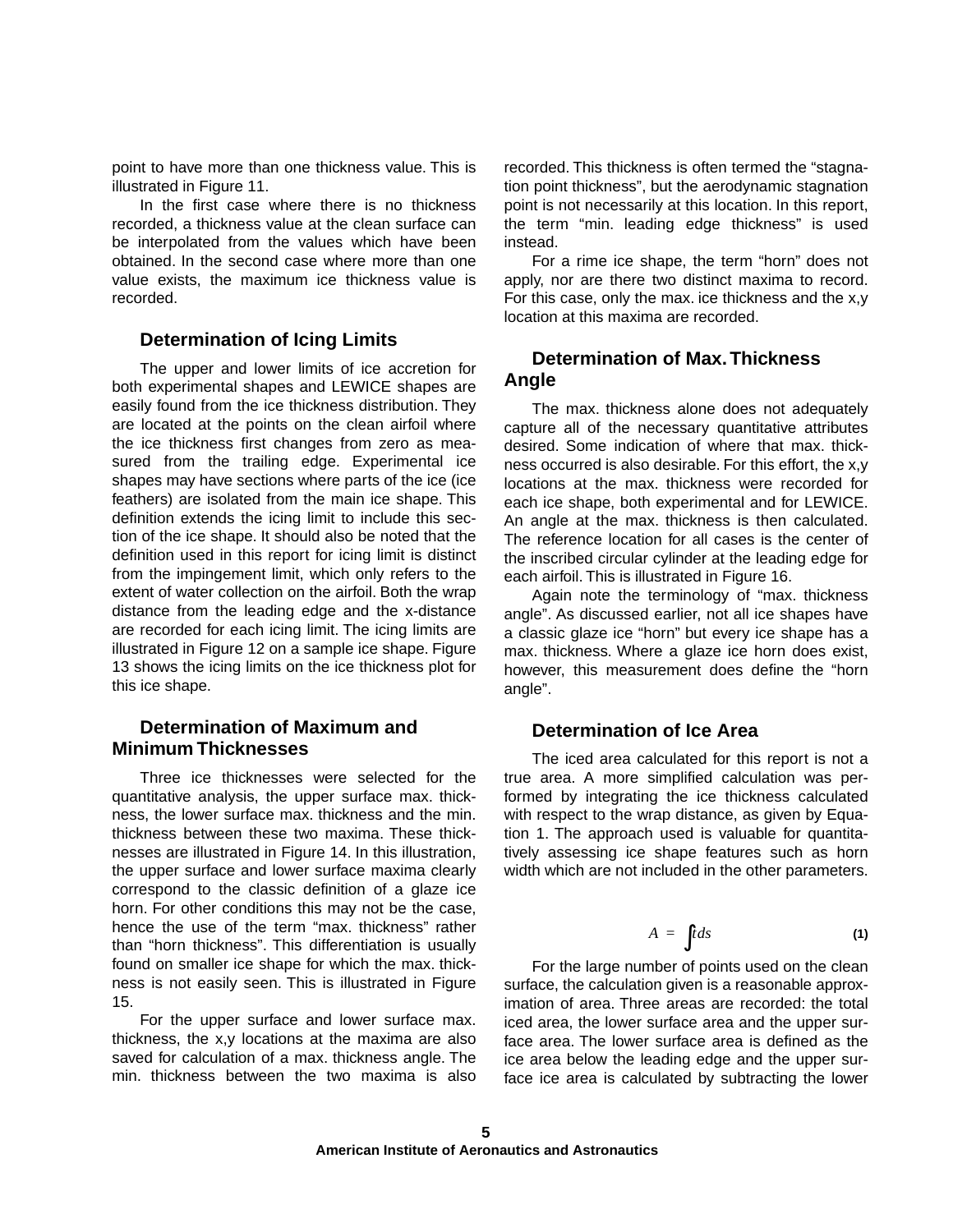surface value from the total. For complex ice shapes where the ice thickness is multiply defined as is shown in Figure 11, this method for calculating ice area will result in an overstatement of the actual ice area.

## **VI. Procedure for the LEWICE Runs**

There are 231 cases which were run with LEWICE for this validation study. This is the complete set of unique conditions, as 169 of the 400 test entries are repeat conditions. All of the cases run for this validation test were performed using the same procedure on a Silicon Graphics Indigo2 to ensure the consistency of the LEWICE predictions. It is well known that a user of an ice accretion code may alter the ice shape prediction by varying the time step and/ or the panel spacing until a desired prediction is achieved. This procedure was not followed for these validation runs. For every run, the point spacing was fixed at a value of  $4*10^{-4}$  (dimensionless). This was the smallest value which could be used for the array sizes in the program. The time step for all runs was 1 minute for cases where the accretion time was 15 minutes or less. For longer runs, an automated procedure was implemented based on accumulation parameter. When the accumulation parameter exceeded 0.01 for that time step, a new time step was started. The number of time steps is calculated internally in the program by Equation 2.

$$
N = \frac{(LWC)(V)(Time)}{(chord)(\rho_{ice})(0.01)}
$$
 (2)

where

LWC = liquid water content  $(q/m^3)$  $V = velocity (m/s)$  $Time = accretion time (s)$ chord  $=$  airfoil chord (m)  $p_{ice}$  = ice density = 9.17\*10<sup>5</sup> g/m<sup>3</sup>

The variability of LEWICE results for various time steps and point spacings is discussed in the section on Numerical Variability in the validation report<sup>1</sup>. The LEWICE cases had an additional correction due to the use of a potential flow code for the flow solution. As illustrated in Figure 17, a potential flow code will overpredict lift coefficient especially at high angles of attack. To compensate for this, all LEWICE cases were run using a corrected angle of attack. This is

determined by equating the lift coefficient predicted by LEWICE on the clean airfoil for a given case with the lift coefficient on the airfoil at the angle of attack run in the tunnel.

## **VII. Quantitative Results**

For each of the 842 experimental ice shapes and 231 predicted ice shapes, the quantitative measurements described in a previous section were taken and then entered into a Microsoft Excel<sup>®</sup> spreadsheet. A description of the exact contents of this spreadsheet is given in the validation report<sup>1</sup>. In that contractor report, each of the 231 ice shapes is plotted against the tunnel centerline ice shape for that condition. The ice thickness distribution is also plotted. This paper will provide a summary of results of the quantitative comparison between the LEWICE predicted shape and the experimental average as well as the comparison of individual experimental ice shapes to this average. In each case, the experimental average for a given quantity is the average of all experimental ice shapes at that condition. Repeat runs and off-centerline measurements are averaged with the centerline value to arrive at this measurement.

#### **Icing Limits**

The icing limits are the chordwise locations on the ice shape on the upper and lower surface where the ice shape merges with the airfoil. Both the wrap distance from the leading edge and the x-distance are recorded for each icing limit. The results presented here are for the wrap distance values.

Figure 18 shows the results of these measurements for both the experimental ice shapes and for LEWICE. These results are presented as a percentage of chord in order to normalize the results for different cases. This figure shows that the experimental variation in the lower icing limit is 2% of chord while the LEWICE result lies within 6% of chord from the experimental average value. This result uses the absolute error for each case in order to compute the average. Contrary to popular belief, in the majority of cases LEWICE underpredicts rather than overpredicts the icing limit as compared to the experimental data. This result can likely be attributed to the use of a monodispersed drop size when obtaining the predicted result.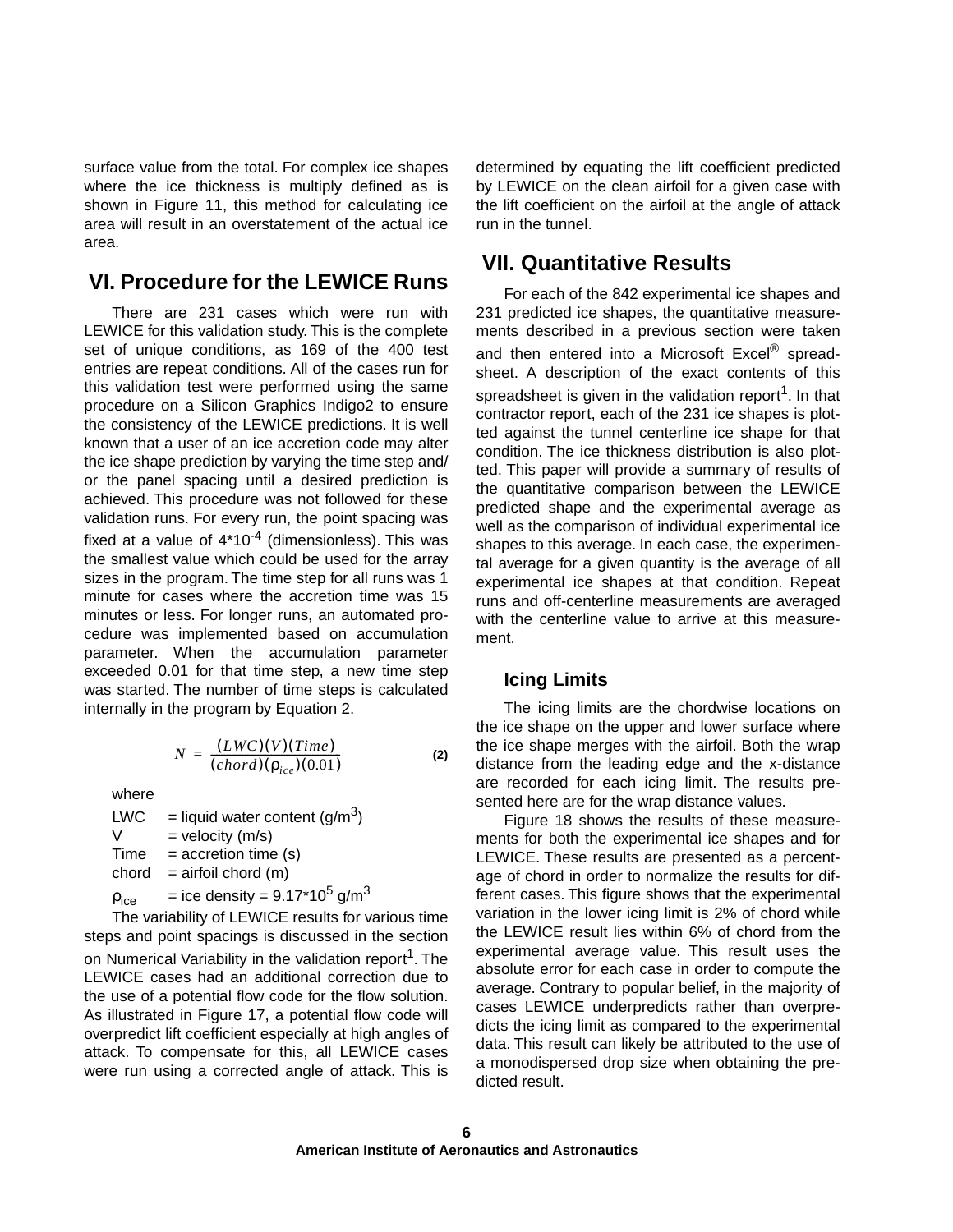#### **Max. Ice Thickness (Horns)**

The details of the ice thickness calculation were presented in the section on Description of Comparison Method. As discussed in this section, the measurement of a max. thickness is not necessarily the thickness of a glaze ice horn. Where the ice shape does have a glaze ice horn, the max. thickness does give the horn thickness. In order to compare different conditions with different chord lengths and accretion conditions, the individual ice thicknesses were nondimensionalized by the maximum accumulation thickness as given in Equation 3.

$$
t_{max} = \frac{(LWC)(V)(Time)}{\rho_{ice}}
$$
 (3)

Figure 19 shows the dimensionless difference in ice thickness for the three ice thickness measurements made in this report. Results are presented for the variation of tunnel repeatability, spanwise variability, tracing error as well as for the overall experimental error and for LEWICE. This figure shows that the max. thicknesses can be measured to within 5% experimentally and that the average difference for the LEWICE cases is 11% for max. thickness.

#### **Ice Area**

The comparison of ice area for the different cases also poses a problem. A fair comparison across the varied conditions and airfoil sizes is difficult. In this report, the area difference has been nondimensionalized by the maximum accumulation thickness given earlier and by the airfoil thickness. It should be noted that the absolute values for ice area are maintained in the Excel® spreadsheet so that the users of this data can make their own comparisons.

Figure 20 shows the results for the ice area comparison. Values for the upper surface ice area, lower surface ice area and overall ice area are shown for each of the categories described earlier. This figure shows that the experimental difference in ice area is less than 4% on the scale given while for the LEWICE results the variation is approximately 10%.

#### **Angle at Max. Thickness (Horn Angle)**

As described earlier, the horn angle was measured with respect to a horizontal line which goes through the center of the inscribed cylinder at the

leading edge. This angle was measured for all ice shapes whether or not they fit the classical definition of having a glaze ice horn. Many experimental ice shapes were in the form of distributed roughness with several peaks which can cause a large amount of scatter in the experimental results shown.

Figure 21 shows the variation in max. thickness angle for LEWICE and for the experimental categories described earlier. Results are presented in degrees. This figure shows that the variation in the experimental data is 6 degrees for the upper angle, 10 degrees for the lower angle and 13 degrees for the difference between these angles. The LEWICE difference from the experimental average are 16 degrees for the upper angle, 30 degrees for the lower angle and 33 degrees for the angle difference.

#### **Overall Assessment**

Once the individual measurements are taken for each ice shape, it becomes useful to create an overall assessment of the ice shape prediction. Since each measurement is different, several methods could be used to assess the overall difference between two ice shapes. Eight of the 11 measured values presented in this report have been nondimensionalized. Angles do not have a characteristic measure to use for nondimensionalization, so the three angle criteria are reported in degrees. Since not all of the measured quantities can be nondimensionalized, two overall assessment factors have been calculated. The first overall assessment was determined by an average of the eight individual dimensionless values and the three angle criteria in degrees. The second overall assessment was calculated by using only the eight dimensionless measurements.

Figure 22 shows the comparison of the first overall assessment for each of the experimental errors and for LEWICE. This calculation shows an average overall difference of approximately 4.4 for the experimental data base and 12.5 for LEWICE. Since the angle criteria are not dimensionless, these numbers cannot be considered a percent difference. Figure 23 shows the comparison using the second overall assessment. This second calculation shows an average overall difference of 2.5% for the experimental data and 7.2% for LEWICE. The standard deviation is 1.8% for the experimental data and 4% for the LEWICE results. In order to determine if this simple average is a good assessment of the variation, plots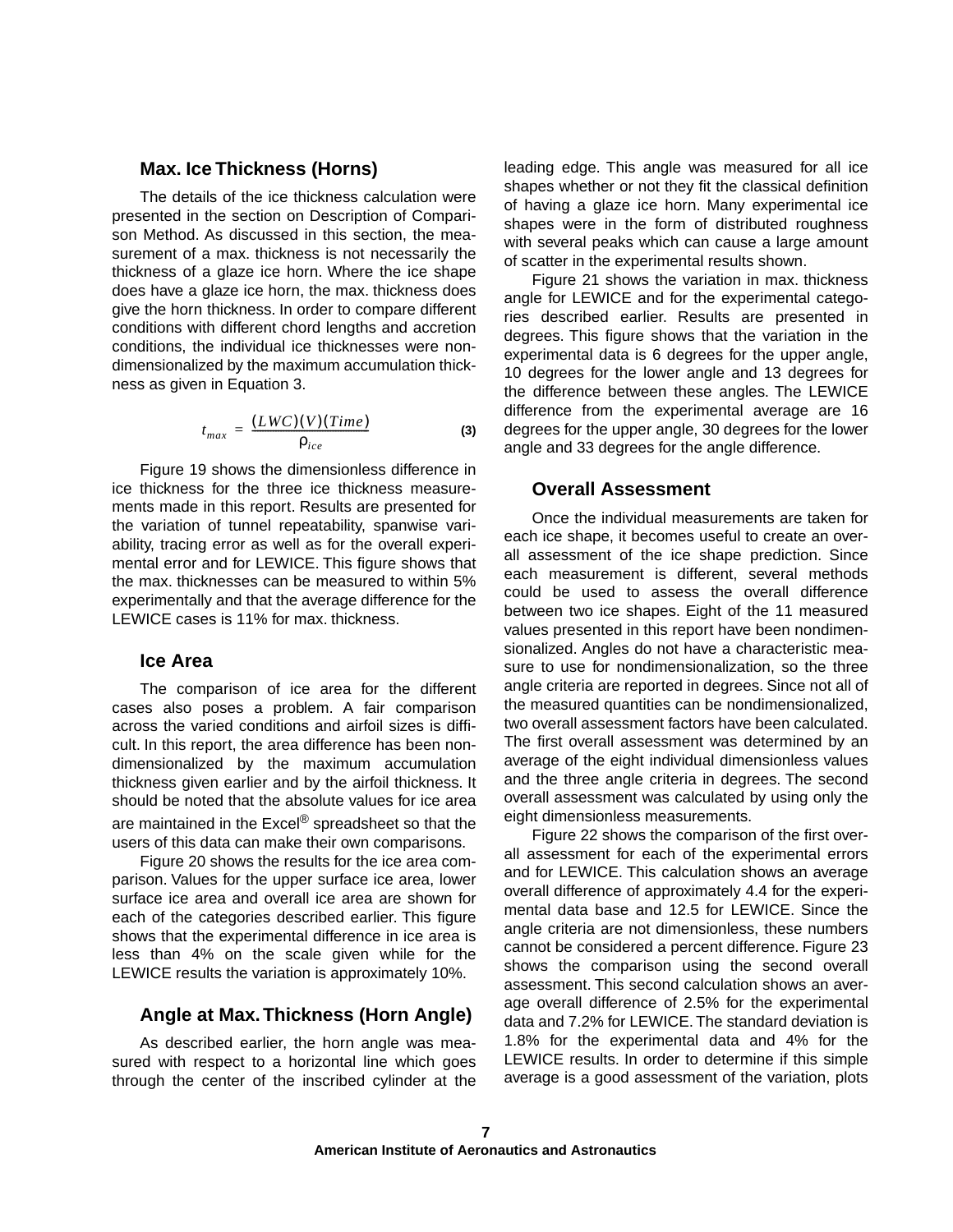were made of the average variation for the experimental shapes and for the LEWICE shapes.

Figure 24 shows an example of two ice shapes which are near the overall experimental average. This plot shows the spanwise variability from a data point in the NACA4415(mod) database. The qualitative comparison of these two ice shapes suggests that the overall assessment parameter is a reasonable approximation. Similarly, Figure 25 shows an example which is at the average variation for the LEWICE cases. The qualitative assessment of this comparison also agrees with the overall assessment parameter used.

#### **Improvements to methodology**

The technique used in this report for quantitative comparison of ice shapes represents only one possible path for quantitative validation of code results. Ruff<sup>27</sup> proposed an alternate methodology for creating an overall assessment of ice shape prediction. Other methods can also be tested for creating an overall assessment of ice shape prediction. Due to the number of cases in this database, an important consideration is the efficiency at which quantitative measurements can be taken and entered into a spreadsheet for analysis. The current technique used a stand alone utility program to generate the ice thickness distributions. This code was very useful in generating the data needed for this comparison, but the process of transferring the information to the spreadsheet was time consuming. More efficient methods for acquiring the quantitative parameters will be developed in the future.

The definition of max. thickness angle used in this report is not the only possible definition. Other definitions could use the chord line of the airfoil instead of a horizontal line. The reference point could be selected as the leading edge of the airfoil or the point on the clean surface where the ice thickness was defined. Due to time constraints, the definition presented in this report was the only one calculated from the ice shapes.

It was stated in the introduction of this report that a quantitative analysis is only one facet of the code validation process. Once the comparison of ice shape has been made, it would be useful to quantify the difference in aeroperformance based on the quantitative difference in geometry. This process would be very time consuming to perform on the

entire database even at the fast processor speeds available now. A comparison of a selected number of these cases is being planned at this time. This comparison would calculate the difference in predicted aeroperformance for a given difference in ice shape, using both experimental ice shapes and predicted ice shapes from LEWICE. For example, this comparison would try to determine if the difference in aeroperformance for two ice shapes which are 10% different is consistently greater than the difference in aeroperformance for two ice shapes which are only 5% different.

## **VIII. Conclusions**

This report has presented the quantitative comparisons of several geometric characteristics for a database of over 1000 ice shapes. Measurements of icing limit, ice thickness, ice area and horn angle were made for each ice shape. Comparisons were made for the difference in experimental variations such as tunnel repeatability, spanwise variability and tracing errors. Comparisons were also made for the difference between the predicted ice shape from LEWICE and the average experimental value. Comparisons were made for each individual quantitative criteria. An overall assessment was made for the quantitative comparison as well.

This comparison shows that based on the overall assessment criteria presented in this report, the variation in the experimental data was 2.5%±1.8% and the LEWICE predicted ice shape differs from the experimental average by 7.2%±4%. The variation due to tracing technique was found to be statistically insignificant. The spanwise and repeat variability were found to be extremely close and at the same low level (2.5%). This may indicate that the variation in ice shape for either measure are a reflection of the chaotic nature of the icing phenomena and are not due to the tunnel dynamics. The LEWICE predictions on the whole are reasonably accurate, with a significant percentage (35%) of cases within the experimental average. The ice shape data and output files from LEWICE which were generated for this report are included on CD-ROMs along with all of the quantitative comparison numbers in a published contractor report<sup>1</sup>.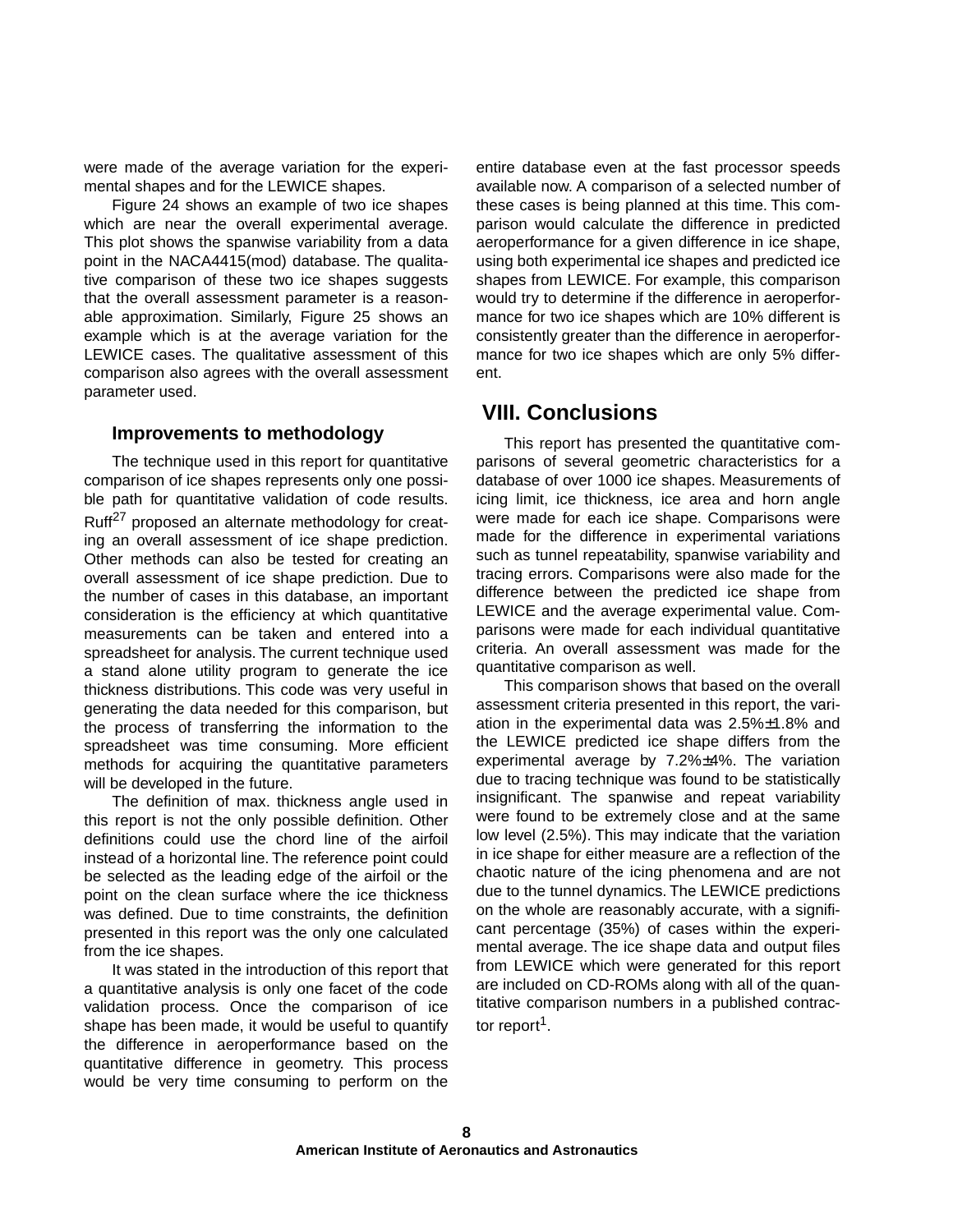# **IX. Acknowledgments**

The authors would like to thank the NASA Lewis Icing Branch for their continued support of this research, both financially and for their help with this report. Special recognition goes to the researchers who generated the experimental data included in this report, to Dr. Mark Potapczuk for his insights into this work and especially to Tammy Langhals for digitizing all of the experimental ice tracings in this report.

# **X. References**

- 1 Wright, W. B. and Rutkowski, A., "Validation Results for LEWICE 2.0," NASA CR xxxx, Nov. 1998.
- 2 Wright, W. B., "Users Manual for the NASA Lewis Ice Accretion Code LEWICE 2.0," NASA CR to be published, Jan. 1999.
- 3 Wright, W. B., Gent, R. W. and Guffond, D., "DRA/NASA/ONERA Collaboration on Icing Research Part II - Prediction of Airfoil Ice Accretion," NASA CR 202349, May 1997.
- 4 Gent, R. W., "TRAJICE2 A Combined Water Droplet and Ice Accretion Prediction Codes for Airfoils," RAE TR 90054, 1990.
- 5 Hedde, T. and Guffond, D., "Improvement of the ONERA 3-D Icing Code, Comparison with 3D Experimental Shapes," AIAA 93-0169, Jan. 1993.
- 6 Brahimi, M. T., Tran, P., and Paraschivoiu, I., "Numerical Simulation and Thermodynamic Analysis of Ice Accretion on Aircraft Wings," Centre de Développement Technologique de l'École Ploytechnique de Montréal, C.D.T. Project C159, Final Report prepared for Canadair, May, 1994.
- 7 Tran, P., Brahimi, M. T., Tezok, F. and Paraschivoiu, I., "Numerical Simulation of Ice Accretion on Multi-Element Configurations", AIAA 96-0869, Jan. 1996.
- 8 Mingione, G., Brandi, V. and Esposito, B., "Ice Accretion Prediction on Multi-Element Airfoils," AIAA 97-0177, Jan. 1997.
- 9 Olsen, W., Shaw, R., and Newton, J., "Ice Shapes and the Resulting Drag Increase for a NACA 0012 Airfoil," NASA TM-83556, Jan. 1983.
- 10 Addy, G.E., Potapczuk, M. G., and Sheldon, D., "Modern Airfoil Ice Accretions," NASA TM (AIAA - 97-0174), Jan. 1997.
- 11 Wright, W. B. and Potapczuk, M. G., "Comparison of LEWICE 1.6 and LEWICE/NS with IRT Experimental Data from Modern Airfoil Tests," NASA TM (AIAA 97-0175), Jan. 1997.
- 12 Wright, W. B. and Bidwell, C. S., "Additional Improvements to the NASA Lewis Ice Accretion Code LEWICE," NASA TM (AIAA-95-0752), Jan. 1995.
- 13 Wright, W.B., "Users Manual for the Improved NASA Lewis Ice Accretion Code LEWICE 1.6," NASA CR 198355,June 1995.
- 14 Wright, W.B., Bidwell, C. S., Potapczuk, M. G. and Britton, R. K., "Proceedings of the LEWICE Workshop," June 1995.
- 15 Wright, W.B., "Capabilities of LEWICE 1.6 and Comparison with Experimental Data," presented at the SAE/AHS International Icing Symposium, Sept. 1995.
- 16 Wright, W.B., and Potapczuk, M. G., "Computational Simulation of Large Droplet Icing," presented at the FAA Phase III Meeting, May 1996.
- 17 Shin, J and Bond, T.H., "Results of an Icing Test on a NACA0012 Airfoil in the NASA Lewis Icing Research Tunnel," AIAA92-0647, Jan. 1992.
- 18 Addy, Jr., H.E., Potapczuk, M.G., and Sheldon, D.W., "Modern Airfoil Ice Accretions," AIAA-97- 0174, January, 1997.
- 19 Addy, Jr., H.E., Miller, D.R., and Ide, R.F., "A Study of Large Droplet Ice Accretion in the NASA Lewis IRT at Near-Freezing Conditions; Part 2," NASA TM 107424, May, 1996.
- 20 Miller, D.R., "Addy, Jr., H.E.,and Ide, R.F., "A Study of Large Droplet Ice Accretion in the NASA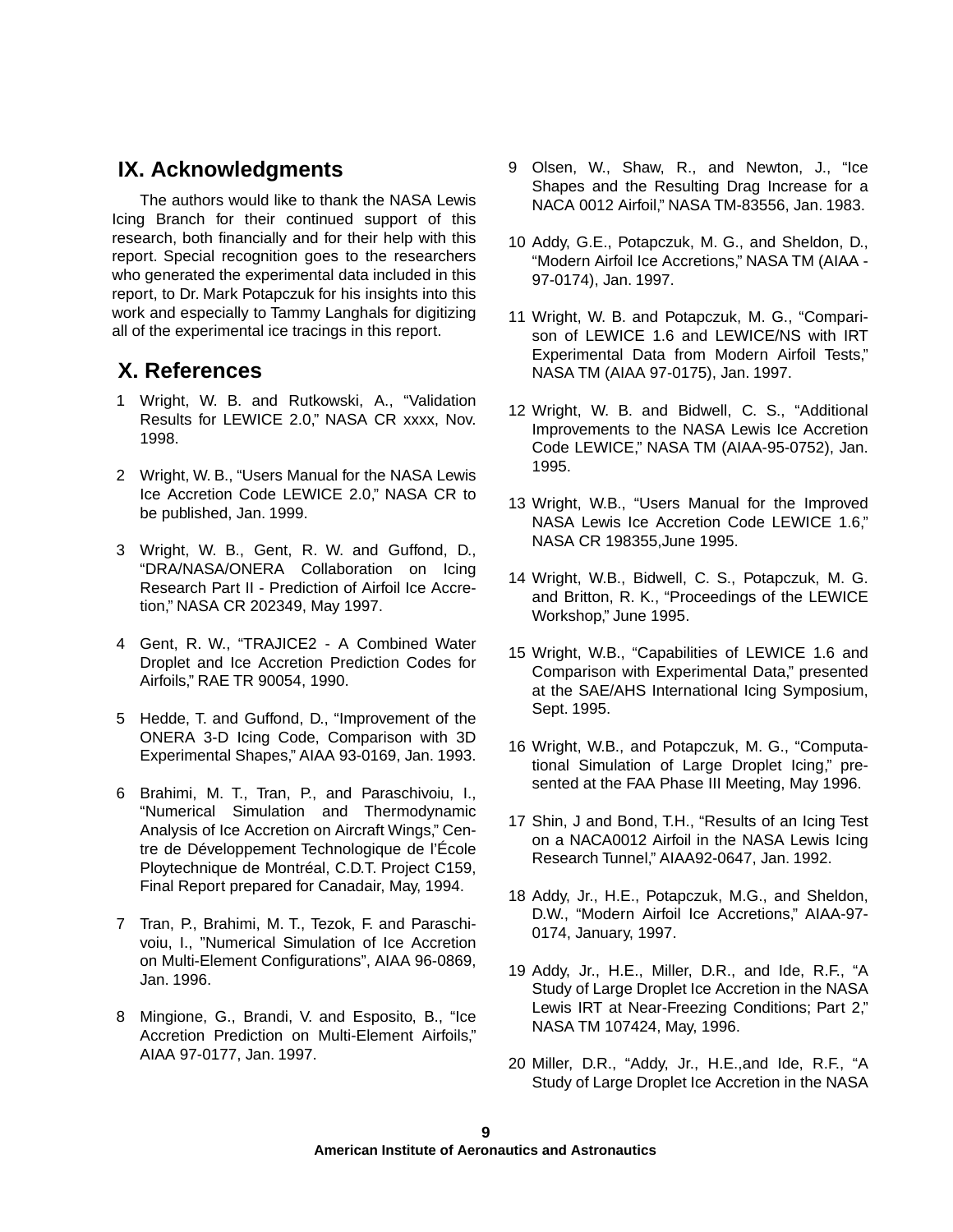Lewis IRT at Near-Freezing Conditions," NASA TM 107142, Jan., 1996.

- 21 Reehorst, A., Chung, J., Potapczuk, M. and Choo, Y., "The Operational Significance of an Experimental and Numerical Study of Icing Effects on Performance and Controllability," AIAA 99-0374, Jan. 1999.
- 22 Addy, G., IRT Test Entry, Feb. 1998.
- 23 Anderson, D. IRT Test Entry, June 1996.
- 24 Chen, S. and Langhals, T., "Experimental Validation on the Modification Techniques Developed for the New Scaling Methods," AIAA 99-0245, Jan. 1999.
- 25 Addy, G., IRT Test Entry, Feb. 1996.
- 26 Bidwell, C. S. and VanZante, J. F., IRT Test Entry, Jan. 1998.
- 27 Ruff, G. A. and Anderson, D. N., "Quantification of Ice Accretions for Icing Scaling Evaluations," AIAA 98-0195, Jan. 1998.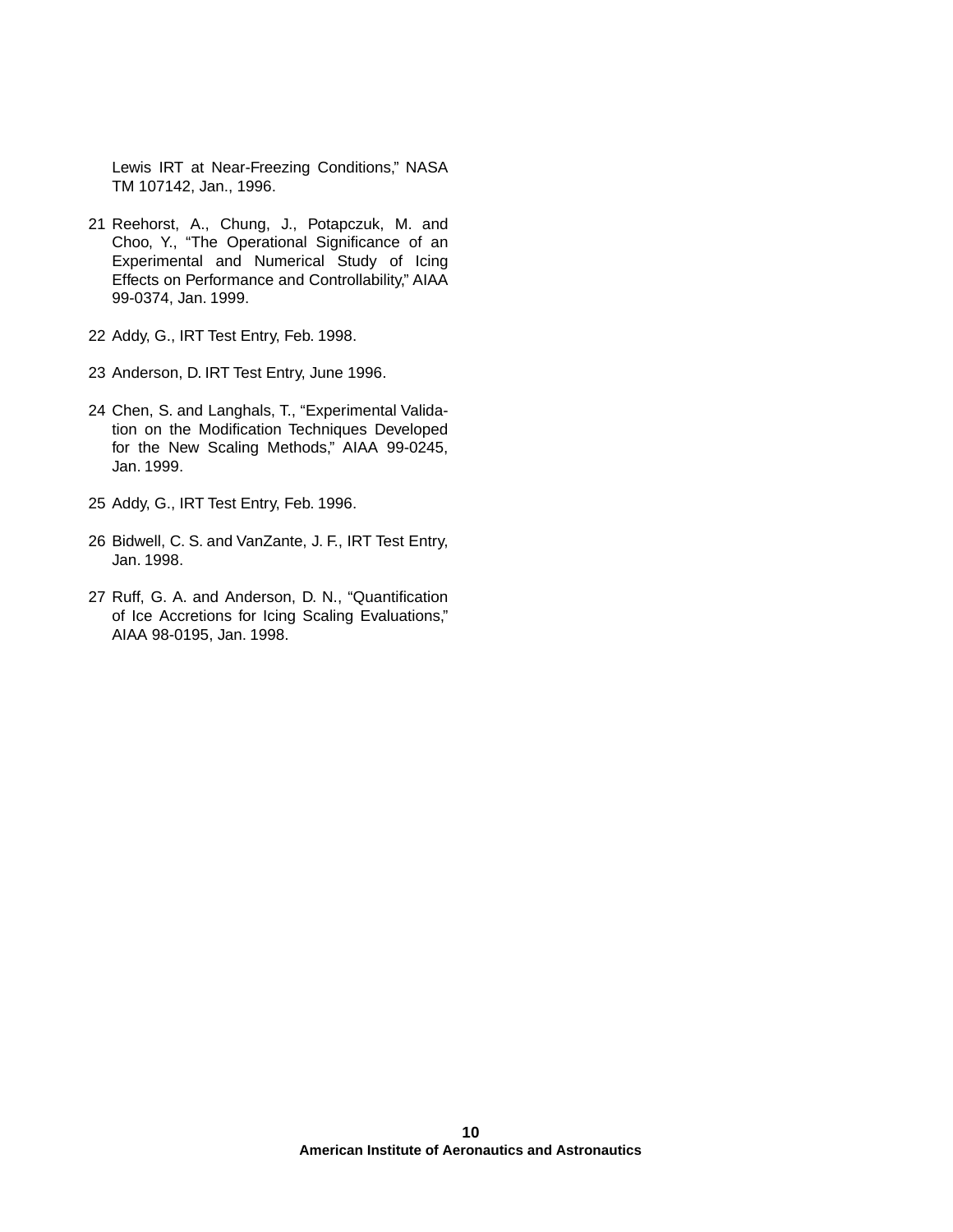

**FIGURE 1.** NACA 23014(mod) Airfoil











**FIGURE 4.** NACA0012 Airfoil

**11 American Institute of Aeronautics and Astronautics**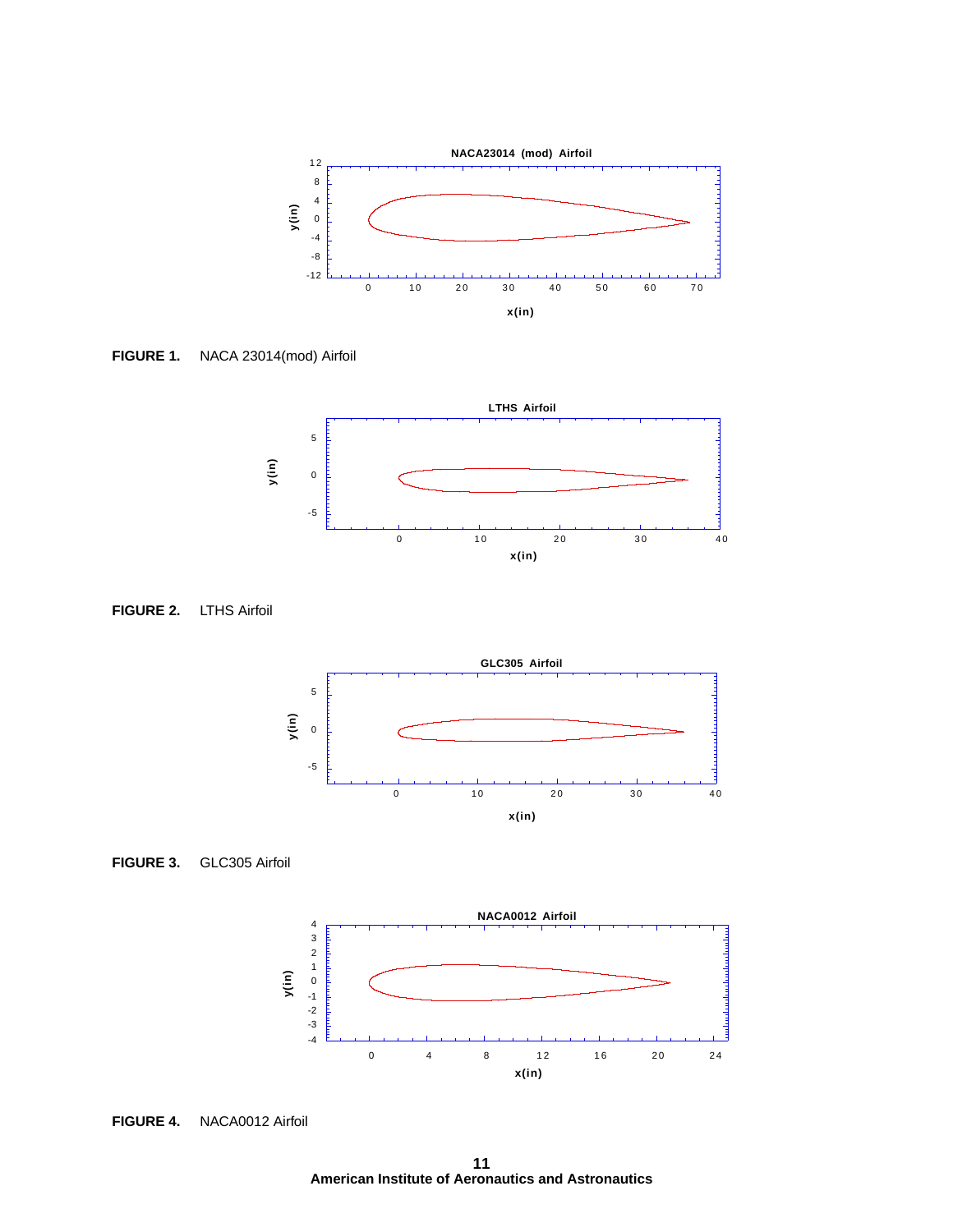

**FIGURE 5.** NACA 4415(mod) Airfoil



**FIGURE 6.** NLF-0414 Airfoil



**FIGURE 7.** NACA0015 Airfoil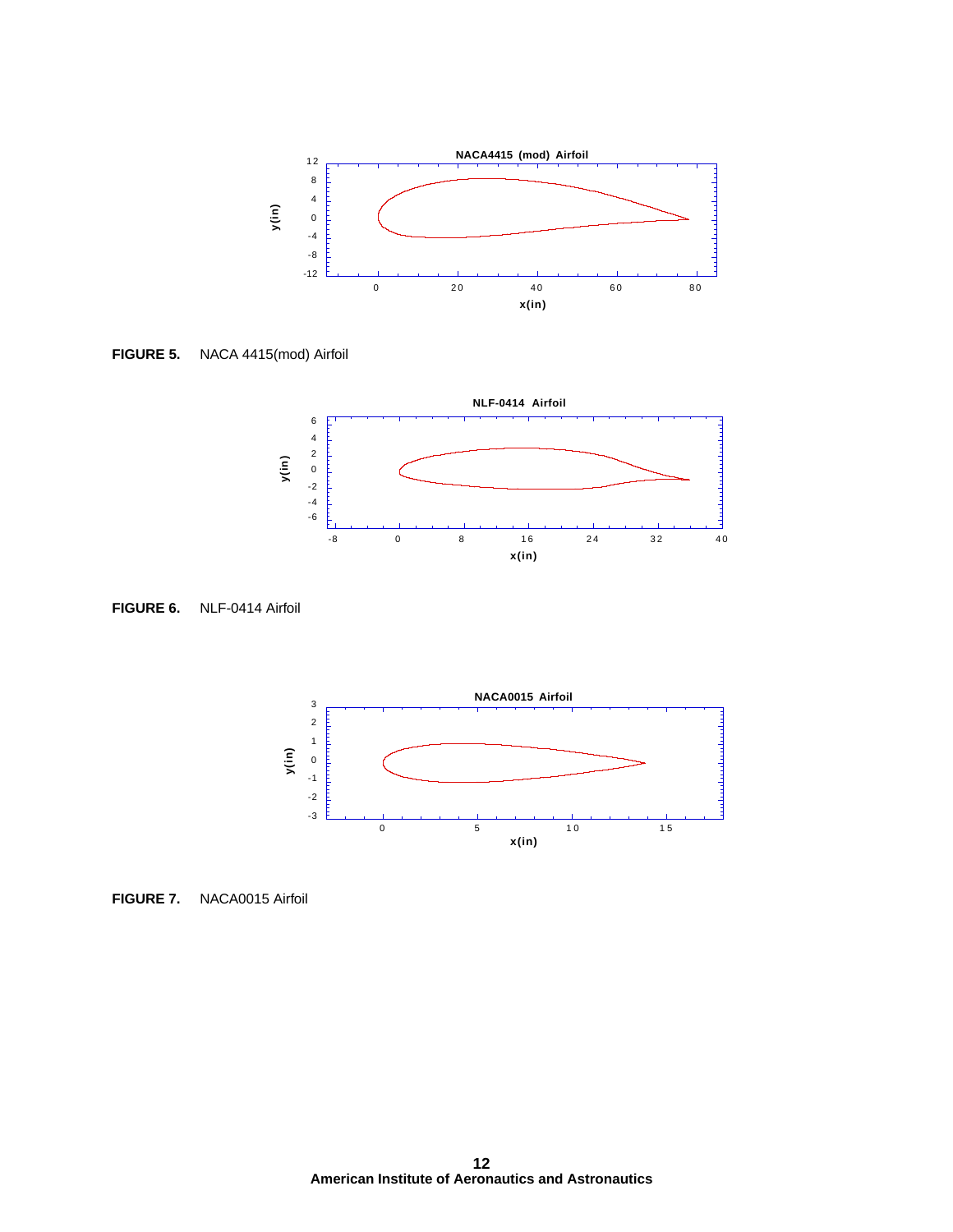

**FIGURE 8.** Example of a Cardboard Template for Tracing Ice Shapes



**FIGURE 9.** Limitations of Unit Normal Approach for Ice Thickness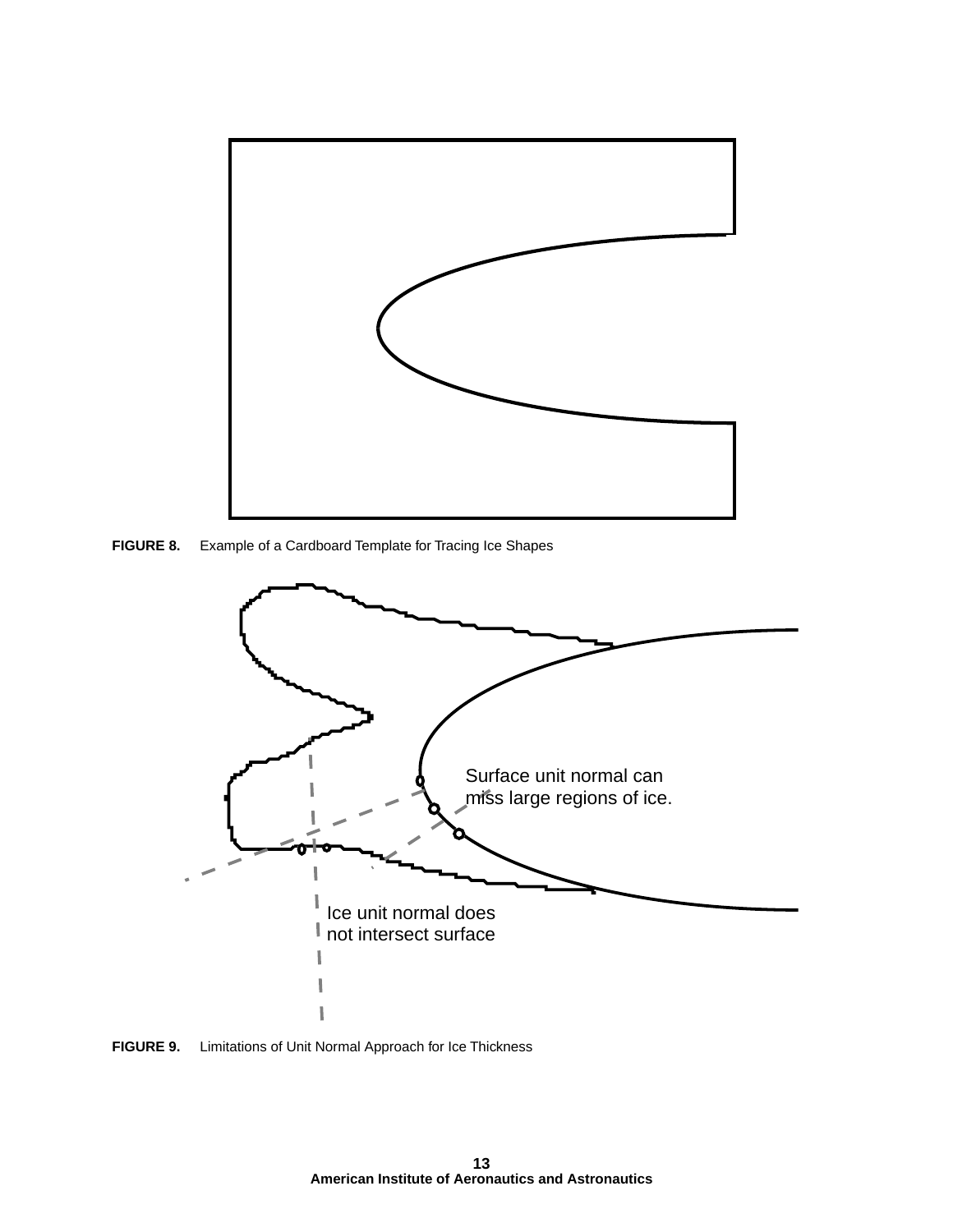

**FIGURE 10.** Limitations of Minimum Distance Approach



**FIGURE 11.** Corrections to Ice Thickness Distribution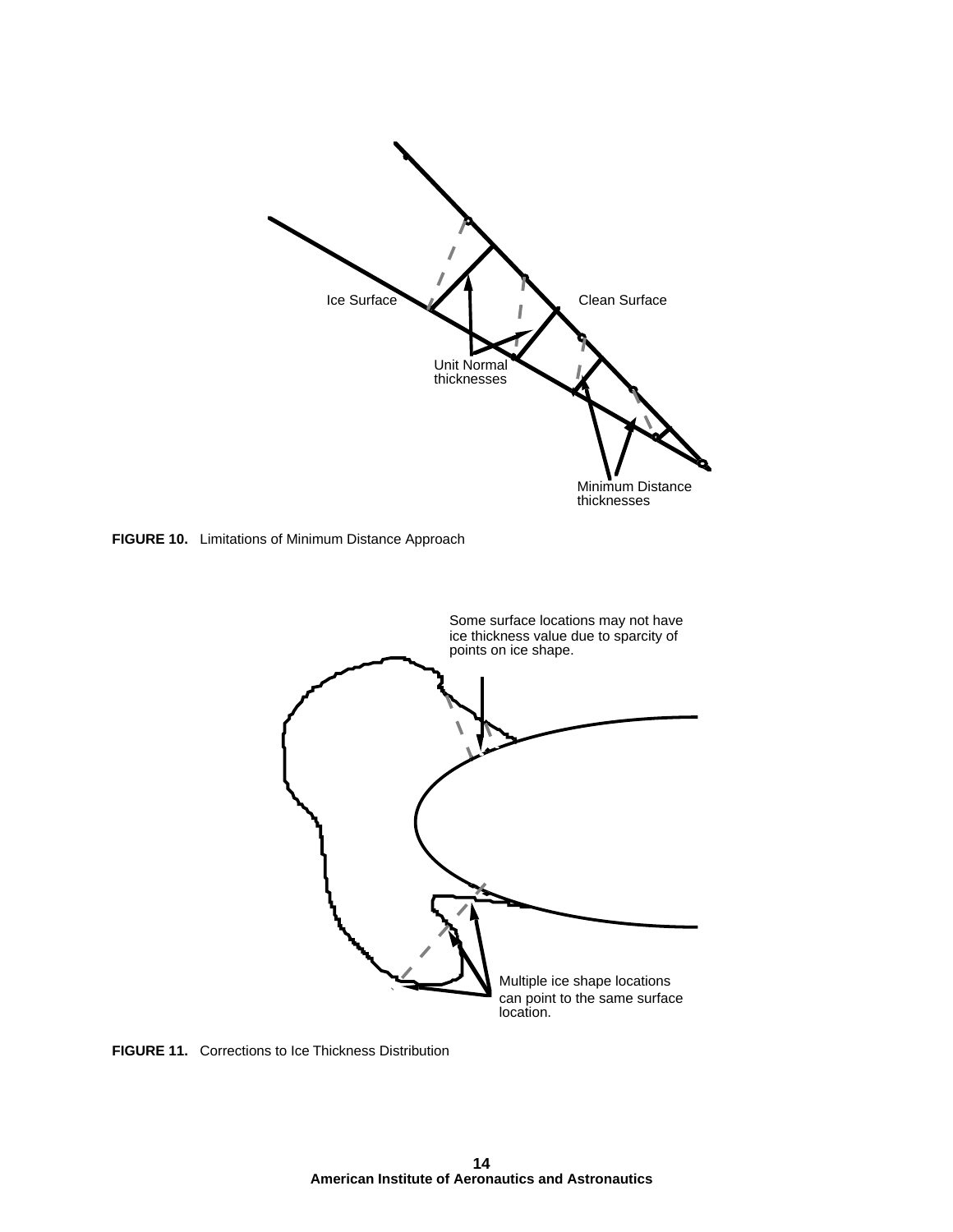

**FIGURE 12.** Icing Limits on Sample Ice Shape



**FIGURE 13.** Icing Limits Using Ice Thickness Plot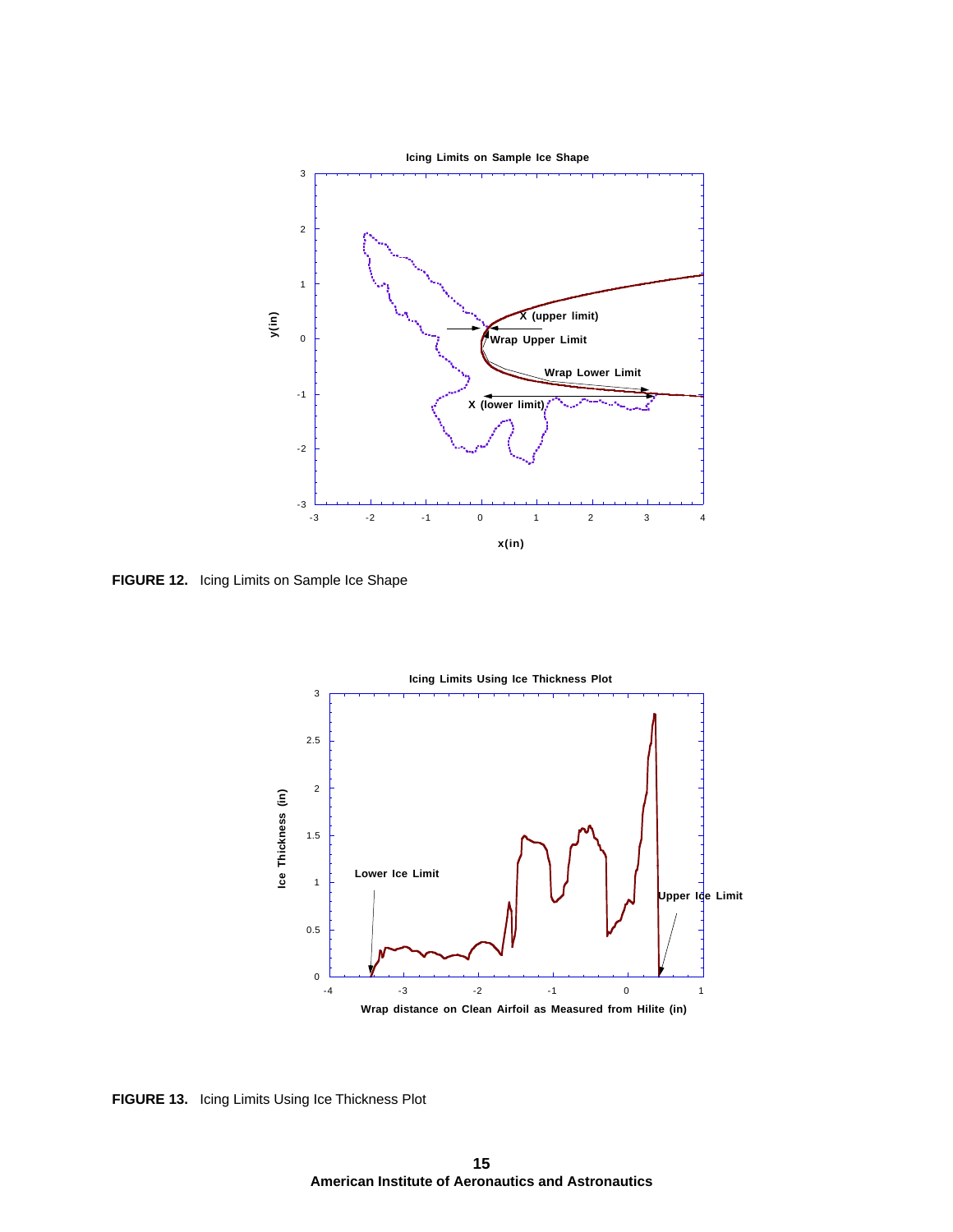

**FIGURE 14.** Ice Thickness Values on Sample Ice Shape



**Ice Shape with Peak Thickness but No Discernible "Horn"**

**FIGURE 15.** Ice Shape with Peak Thickness but No Discernable "Horn"

**16 American Institute of Aeronautics and Astronautics**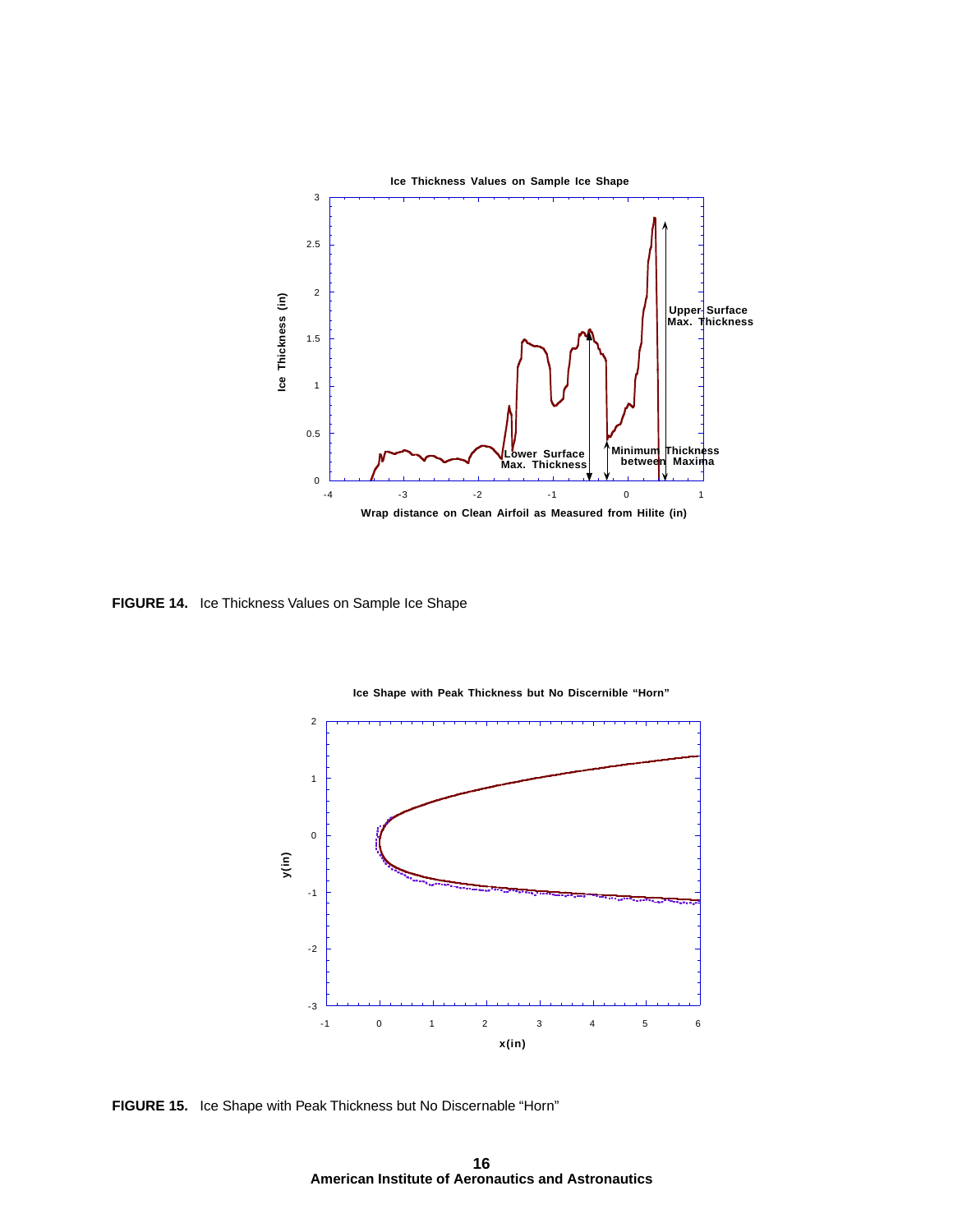

**FIGURE 16.** Max. Thickness Angle on Sample Ice Shape



**Lift Coefficient for the GLC305 Airfoil**

**FIGURE 17.** Example of Lift Overprediction by Potential Flow

**17 American Institute of Aeronautics and Astronautics**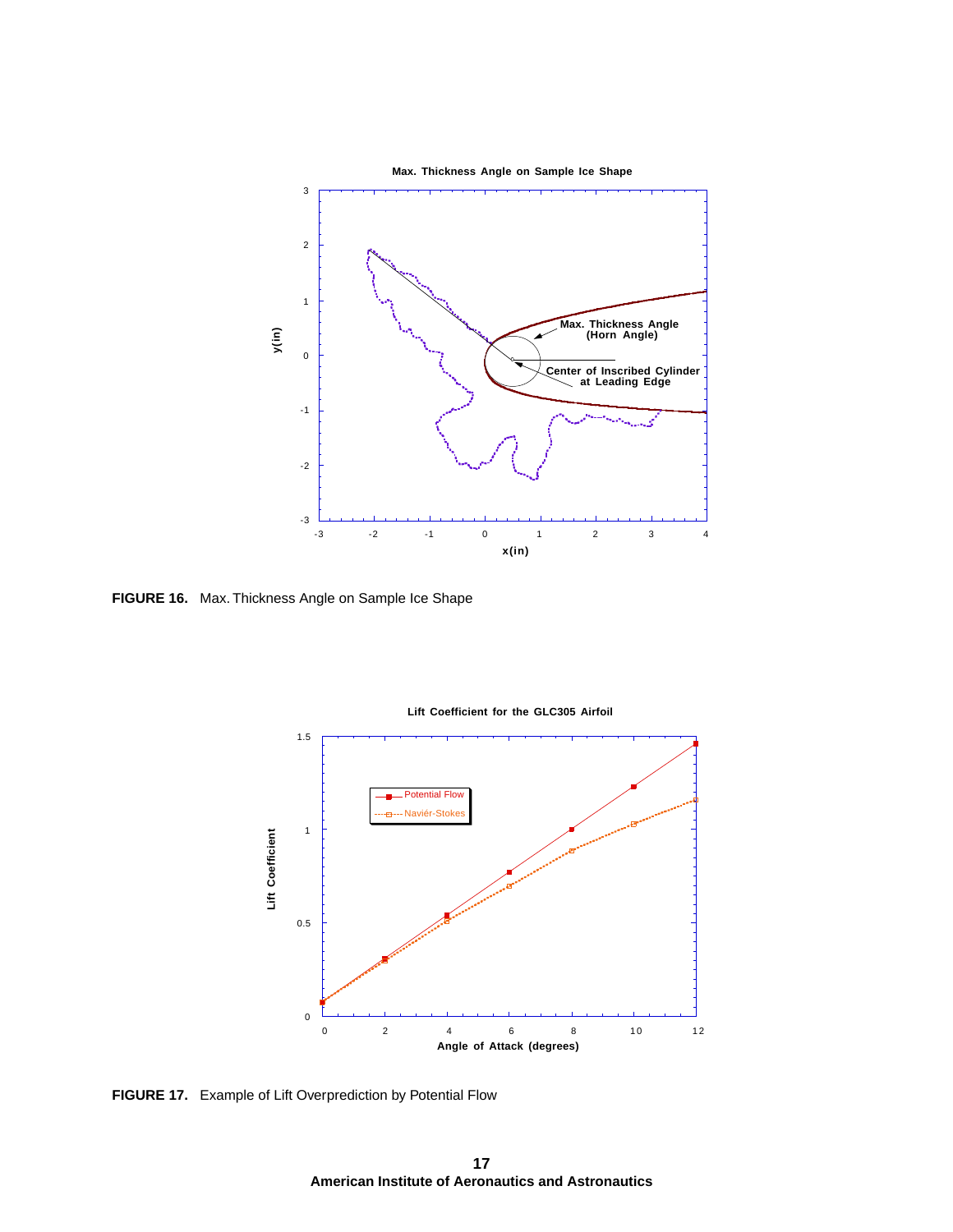

**FIGURE 18.** Variation of Icing Limit Compared to Average Experimental Value



**Variation of Ice Thickness Compared to Average Experimental Value**

**FIGURE 19.** Variation of Ice Thickness Compared to Average Experimental Value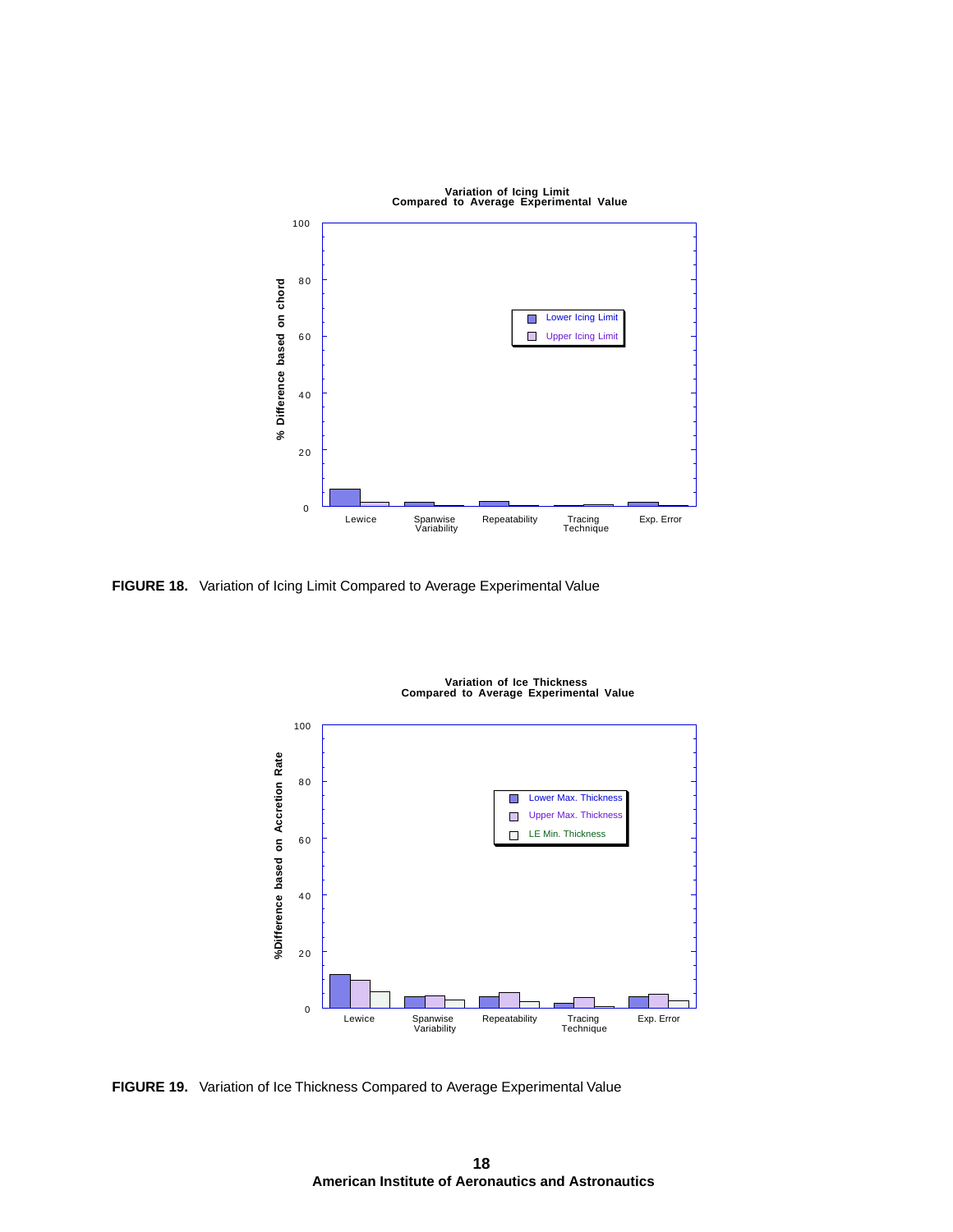

**FIGURE 20.** Variation of Ice Area Compared to Average Experimental Value



**FIGURE 21.** Variation of Angle at Max. Thickness Compared to Average Experimental Value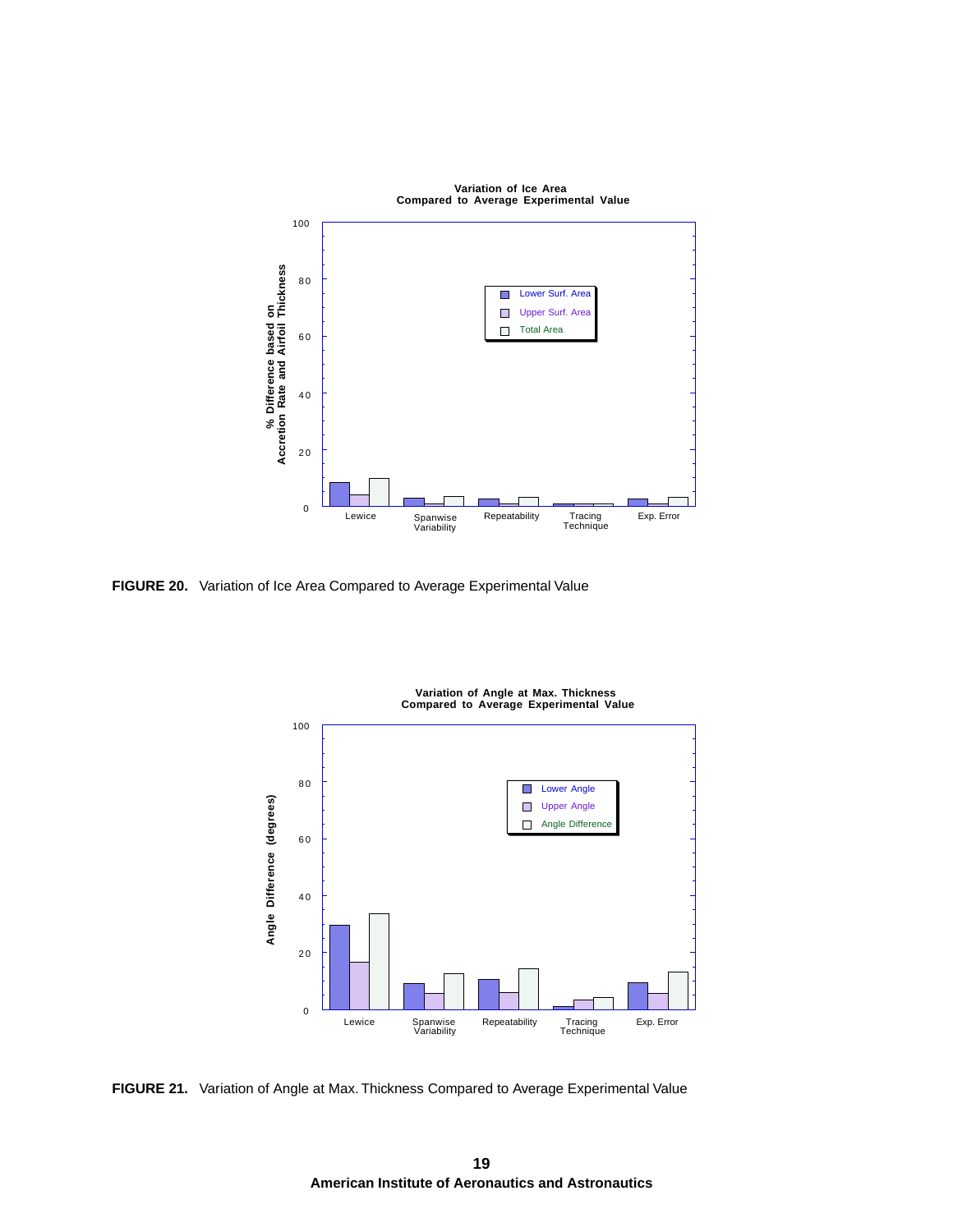

**FIGURE 22.** Overall Ice Shape Variation Compared to Average Experimental Value



**FIGURE 23.** Nondimensional Ice Shape Variation Compared to Average Experimental Value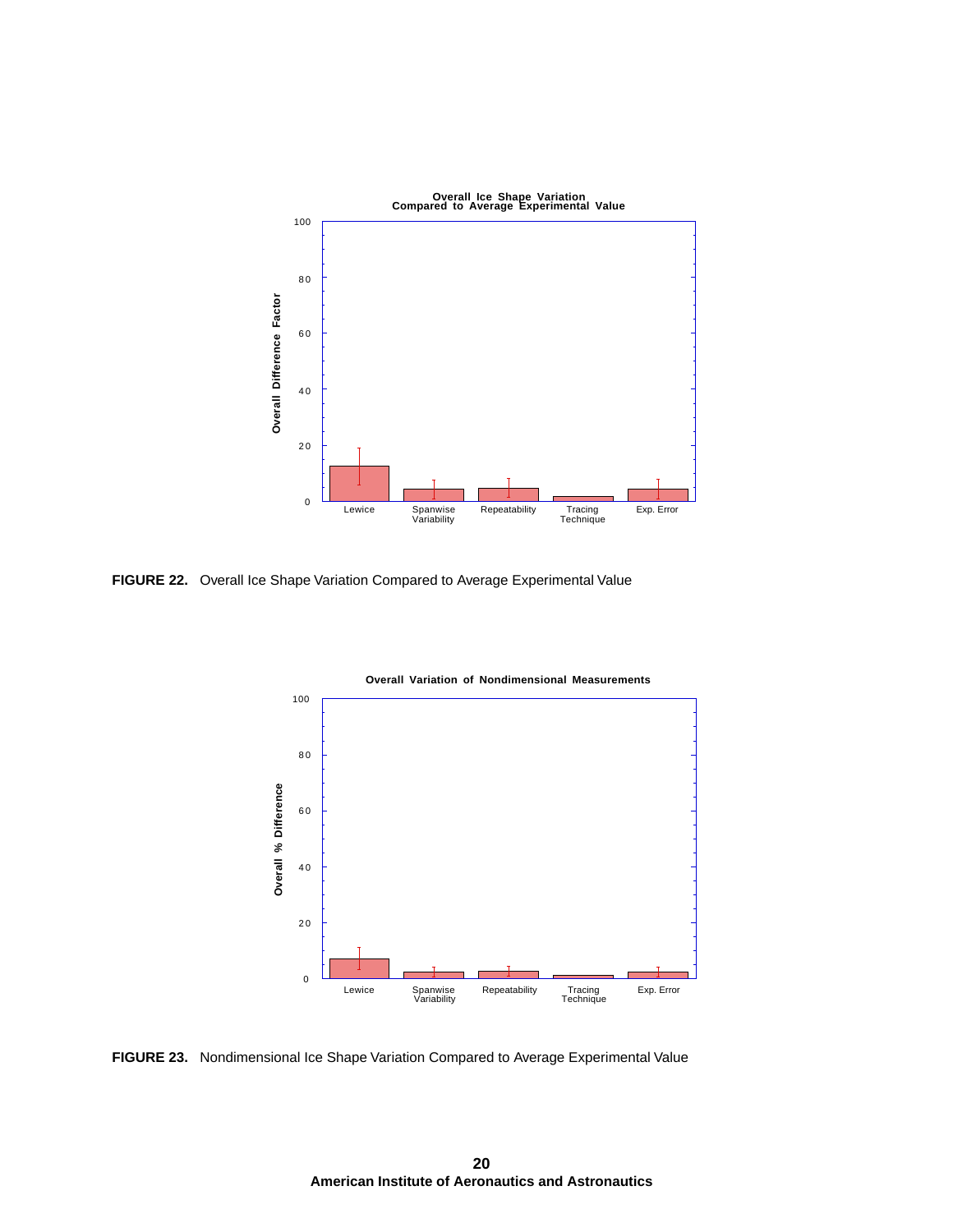

**FIGURE 24.** Example of Ice Shape Variation at Average %Difference in Experimental Data



**Example of Ice Shape Prediction at Average %Difference from Experimental Data**

**FIGURE 25.** Example of Ice Shape Prediction at Average %Difference in Experimental Data

**21 American Institute of Aeronautics and Astronautics**